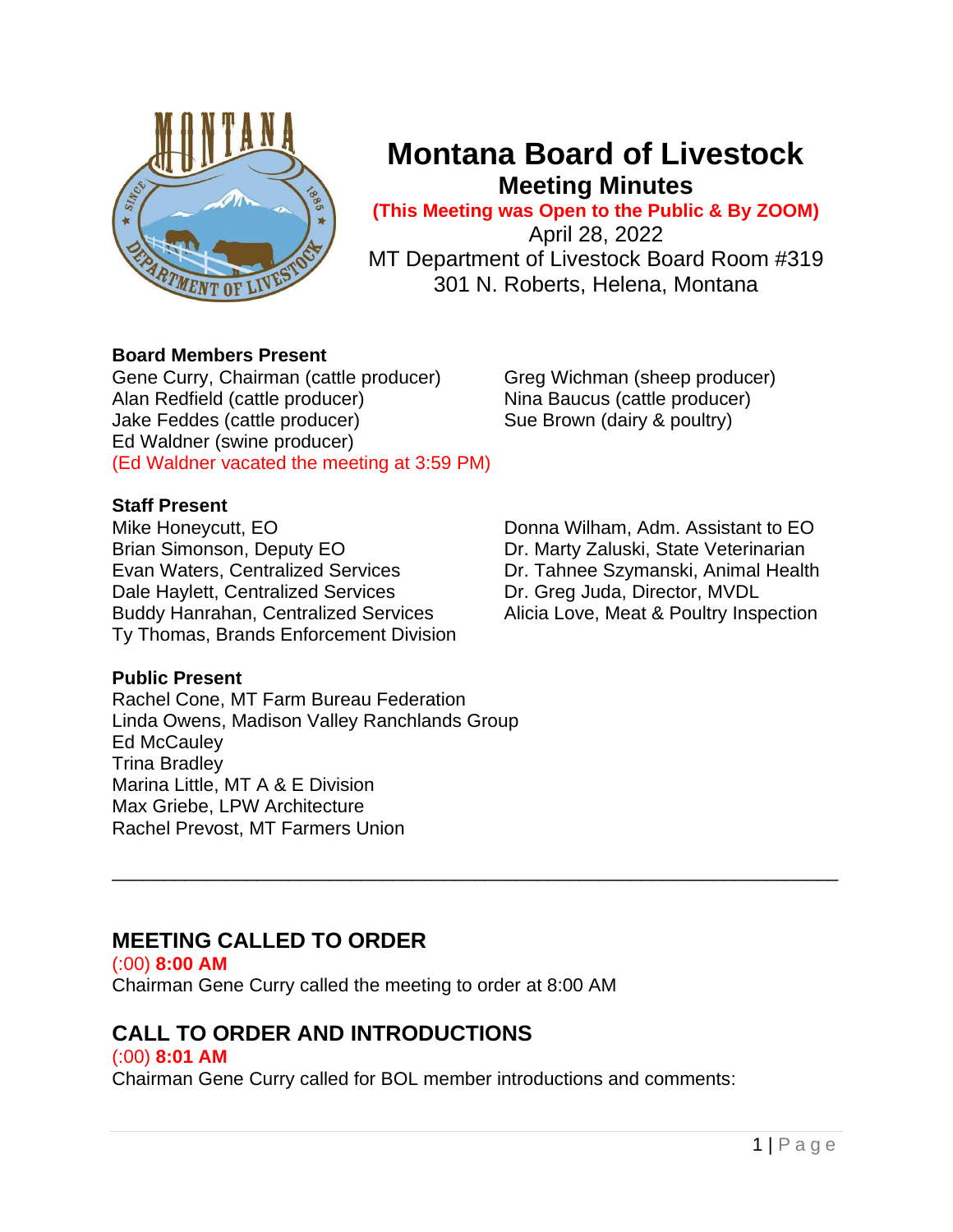- Nina Baucus, Cattle Representative, reported that they raise both sheep and cattle
	- o Ms. Baucus reported that during lambing, they got more twins than single
	- o Ms. Baucus also said that they had gotten some snow and that things were turning green
- Sue Brown, Dairy & Egg Representative, reported that they were not done with kidding yet and had around 40 to 50 left to go
	- o Ms. Brown said that they had received a little bit of precipitation and were in the process of planting fields, but it had been difficult because equipment had been breaking
- Ed Waldner, Swine Representative, reported that it was pretty dry in their area
	- o Mr. Waldner also reported that they had gotten a little moisture and that they were starting to seed
	- o The hog prices were good, Mr. Waldner reported, but, they didn't match the feed prices
- Jake Feddes, Cattle Representative from Manhattan reported that they had a little moisture the day before but had missed out on the big snowstorm
	- $\circ$  He said, that he hadn't gotten a lot of sleep lately because they were in the middle of AIing and embryo transplant
	- o Mr. Feddes said he was cautiously optimistic about the cattle market at this point, but thought things were going to be good in the Falls
- Greg Wichman, Sheep Representative from Hilger said that lambing season had been pretty intense, but they had gotten a good crop
	- $\circ$  He was hoping for some moisture, but, during lambing, Mr. Wichman reported that the weather basically cooperated
	- o Mr. Wichman said that a good shot of moisture and some heat would help green things up, and it was needed, because most everybody was culled off the hay
- Alan Redfield, Cattle Representative, just south of Livingston, said they were blessed with about two inches of moisture over the weekend and that it had rained again the night before
	- $\circ$  Mr. Redfield said it had been probably the easiest winter they've had there in the 45 years he had been on his place
	- o Even though it was greening up, he said that elk were doing a real nice job on hay meadows that weren't fenced with electric fence
	- o Mr. Redfield reported that he had applied his fertilizer the earliest he ever had, nearly 30 days earlier than normal
- Gene Curry, Cattle Representative from Valier, reported that they had more wind than moisture
	- o Mr. Curry reported that a cold wind blew for about a week and that it had snowed, he thought, every day for a week, ending up with drifts around 18 inches deep
	- o Even with the snow, Mr. Curry said it was still pretty dry in his area, but, with the fall irrigating he had done, he was seeding into nice moisture. He wasn't sure what it would be like seeding on his dryland acres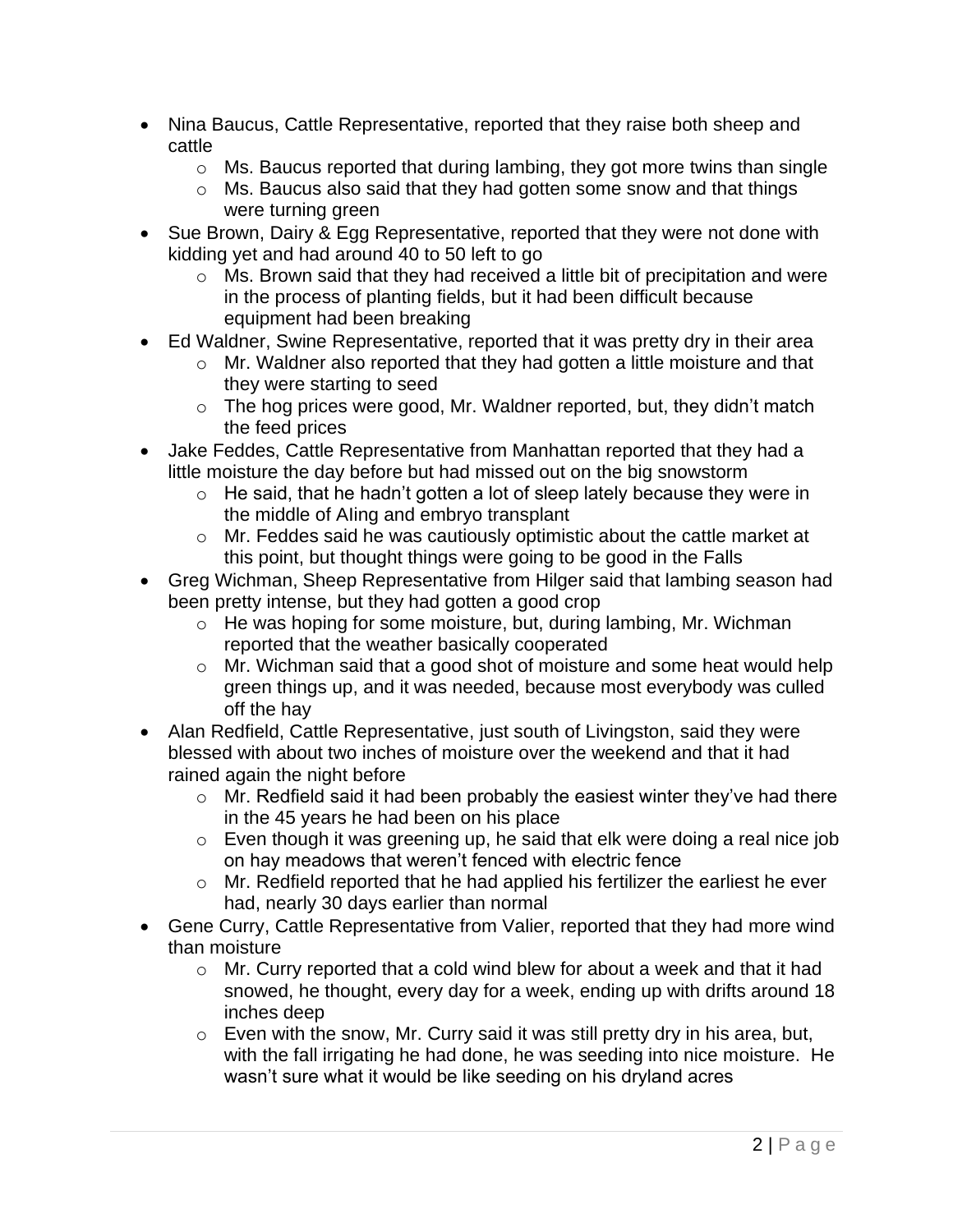- o Mr. Curry said his last heifer calved the day before, and that he had been calving for almost six weeks because a lot of his calves didn't get sold, stretching a two-week calving season into a six-week calving season
- Mike Honeycutt, Executive Officer of the DOL, introduced himself
- Mr. Honeycutt reported that Rachel Cone from the Montana Farm Bureau Federation was in the room today and that Rachel Prevost of the Montana Farmers Union was listening online
- Jenny Bloomquist of the Montana Veterinary Medical Association had other obligations and would not be able to join the meeting. He added that MSGA people were in Washington DC and he didn't believe they'd be taking part in the meeting either
- Linda Owens of the Madison Valley Ranchlands Group was ZOOMing in on the meeting

## **BOARD ADMINISTRATIVE ITEMS**

(6:22) **8:07 AM**

## (6:22) **8:07 AM – BOARD APPROVAL OF BOARD MEETING MINUTES**

Gene Curry entertained a motion to approve the minutes of the last BOL meeting on March 18, 2022:

Mr. Curry expressed his thanks for those who read through the minutes to help Donna Wilham make any corrections needed

- He commented on one correction made in the minutes where it had "Super Lady" making the motion, seconding the motion and then it passing
- Nina Baucus stressed the importance of speaking clearly, especially with Donna taking the minutes by ZOOM

## **MOTION/VOTE**

(6:29) **8:07 AM Nina Baucus moved to approve the minutes from the BOL March 18, 2022 Meeting. Sue Brown seconded. The motion passed.**

## **OLD BUSINESS**

(9:08) **8:10 AM**

## (9:08) **8:10 AM – UPDATE ON GOVERNOR'S OGSM STRATEGIC MANAGEMENT IN RELATIONSHIP TO BOL AND EXECUTIVE OFFICER STRATEGIC GOALS**

Mike Honeycutt reported that his April Ops Review with the Governor had been held two weeks previous:

- Mr. Honeycutt said that he had to report to the Governor that the livestock per capita fee dashboard was still weak
	- o Although payments were about the same as they typically would have been at this time of year, Mr. Honeycutt said that the billed amount was much lower and the number of reporters and number of head reported were way under as well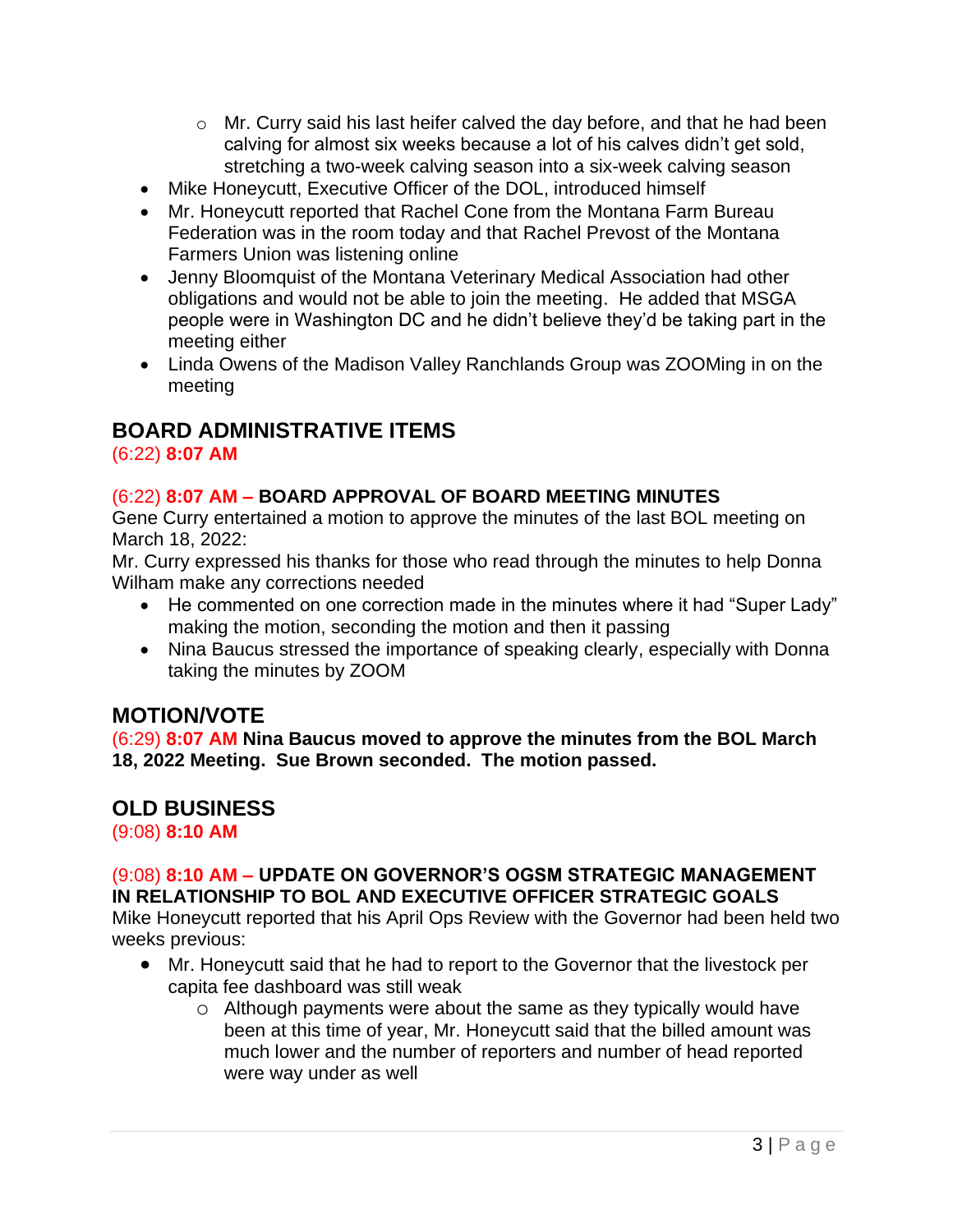- o Although Mr. Honeycutt expressed a belief that some reporters were lost the previous year and that head counts would be decreased, he didn't think the numbers were an accurate reflection, as of yet
- o He said that the Department of Revenue was still sorting out things with their changeover to a new online per capita collection system and that there were a number of people who gave up on the system and were waiting for a bill
- o Mr. Honeycutt said he wasn't sure what was going with the DOR, but thought they must be making some adjustments in their system
- Regarding the DOL budget, Mr. Honeycutt said that revenue was greater than expenses, even though expenses were a little ahead of budget the previous month. He said that it would catch up in the next three periods
	- o Cash numbers, Mr. Honeycutt said, because of per capita collection were starting to go in a positive direction again and the DOL's cash balance was heading back up towards the \$14 million mark.
- Mr. Honeycutt reported to the Governor that DOL vacancies in some areas were a concern, especially the systemic problem of vacancies in the Meat & Poultry Inspection Bureau, which was only about 75% filled
- The Meat & Poultry Inspection Bureau has had real trouble keeping people up and around the Flathead Valley region
	- o Mr. Honeycutt said that some people that had been hired hadn't made it through the probationary period and there were also some who had received approval to get Federal jobs when those became available
	- o Along with several Meat Inspector openings, the Bureau Chief Position in the Meat & Poultry Inspection Bureau had not been filled yet, but, Mr. Honeycutt thought they were close to filling the vacant Label Specialist position
- Mr. Honeycutt reported to the Governor that regarding market capital movement, that through March 2022, the markets were pretty close to moving as many cattle through as had gone through all of last year, and that last year was a high year in comparison to the year before
	- $\circ$  One BOL member was directed to partner with the market in regards to tracking cows that went through the market as open, pregnant, ones that went out of state and those that went out of state but would be coming back to Montana. One other BOL member thought that information could possibly be added as part of the inspection data
	- o Mike Honeycutt said that paper inspections data may not be entered into the system for 3 to 6 months and so he wouldn't be able to get accurate numbers to report to the BOL
	- o Jake Feddes said that he knows of cows being shipped out of state to sell won't show up on the Montana market report. He added that some heifers were being sent out of state, and even though they're coming back to Montana, their calves aren't, so there are even more calves than the state market report shows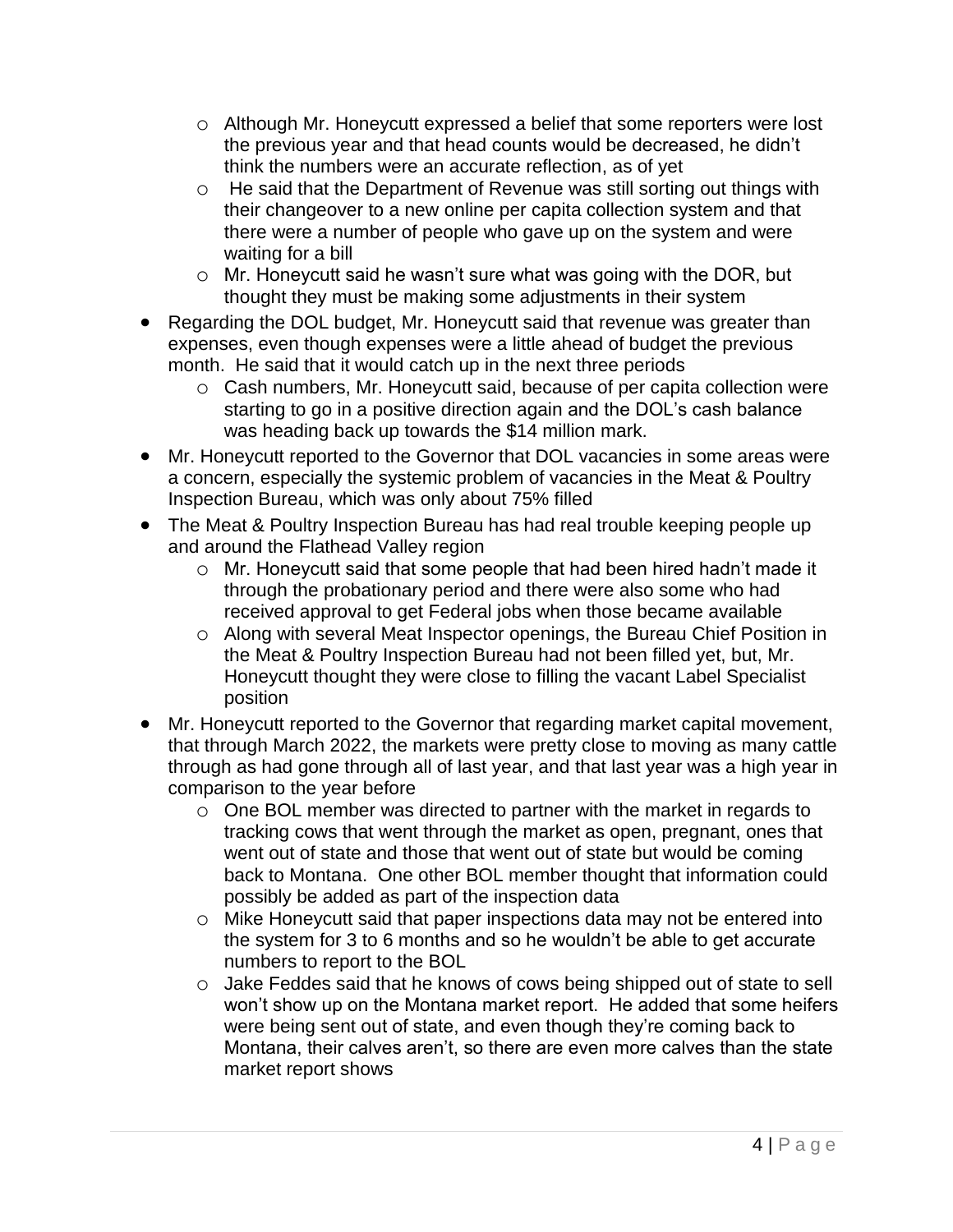- In reporting DOL highs and lows to the Governor, Mr. Honeycutt said that one high was the Cooperative Interstate Shipment (CIS) agreement being signed
	- o There was a May 24, 2022 deadline on some grants for meat processing plants that wanted to move to the CIS program
	- o The Governor, according to Mr. Honeycutt, made a big deal about the increase in new meat processing and there was a lot of positive momentum and press on it
- Mr. Honeycutt was able to report to the Governor that the DOL IT projects were moving forward at a good clip
- Mr. Honeycutt was glad to report that there was release of quarantine on some of the Brucellosis-affected herds and because of good results on the elk captures this year, there was not a suggestion of DSA expansion
- As far as reporting DOL lows to the Governor, Mr. Honeycutt told him that there were still some pending retirements between now and the end of the year and some had already been executed since he gave his last report, including the Meat Bureau Chief. He also reported that two Veterinarians and the Brands Enforcement Administrator had left the DOL
- The detection of High-Path Avian Influenza in Montana and its corresponding issues to commercial flock and wildlife had been a stressor on the DOL
- Drought issues were reported, causing market-related cattle movement, but that was before some big snowstorms that came into the state
- Bison issues creating pressure on the DOL were reported to the Governor, including the Yellowstone National Park Bison and EIS issue, along with the finding of no significant impact on the APR BLM leases
- Also added to the DOL low list was the controversy with one of its attached agencies that took some time to work through
- DOL employee, Alex Dachs had been waiting for an opening to get his FDA State Ratings Officer training completed and he was finally going to be able to get that training done
- The FMD Functional Exercise had been completed
- Mr. Honeycutt was able to tell the Governor that the effective date for the new Brands Policy had been promoted and the Brands Enforcement Division was getting ramped up for the increased applications expected to come as a result of that
- After the calving season is done, Mr. Honeycutt reported to the Governor that cleanup of Tuberculosis testing from last year would begin. Dr. Zaluski said he expected the testing of those herds would be in the fall
	- o Completion of Tuberculosis testing was delayed not only because of the challenge on animals before, during and after calving, but test results could be skewed during that time frame
	- o Dr. Zaluski explained that problems can arise with cows mothering back up with their calves after separation due to going through the chute more than once, so that is why it is not a good idea to TB test during branding.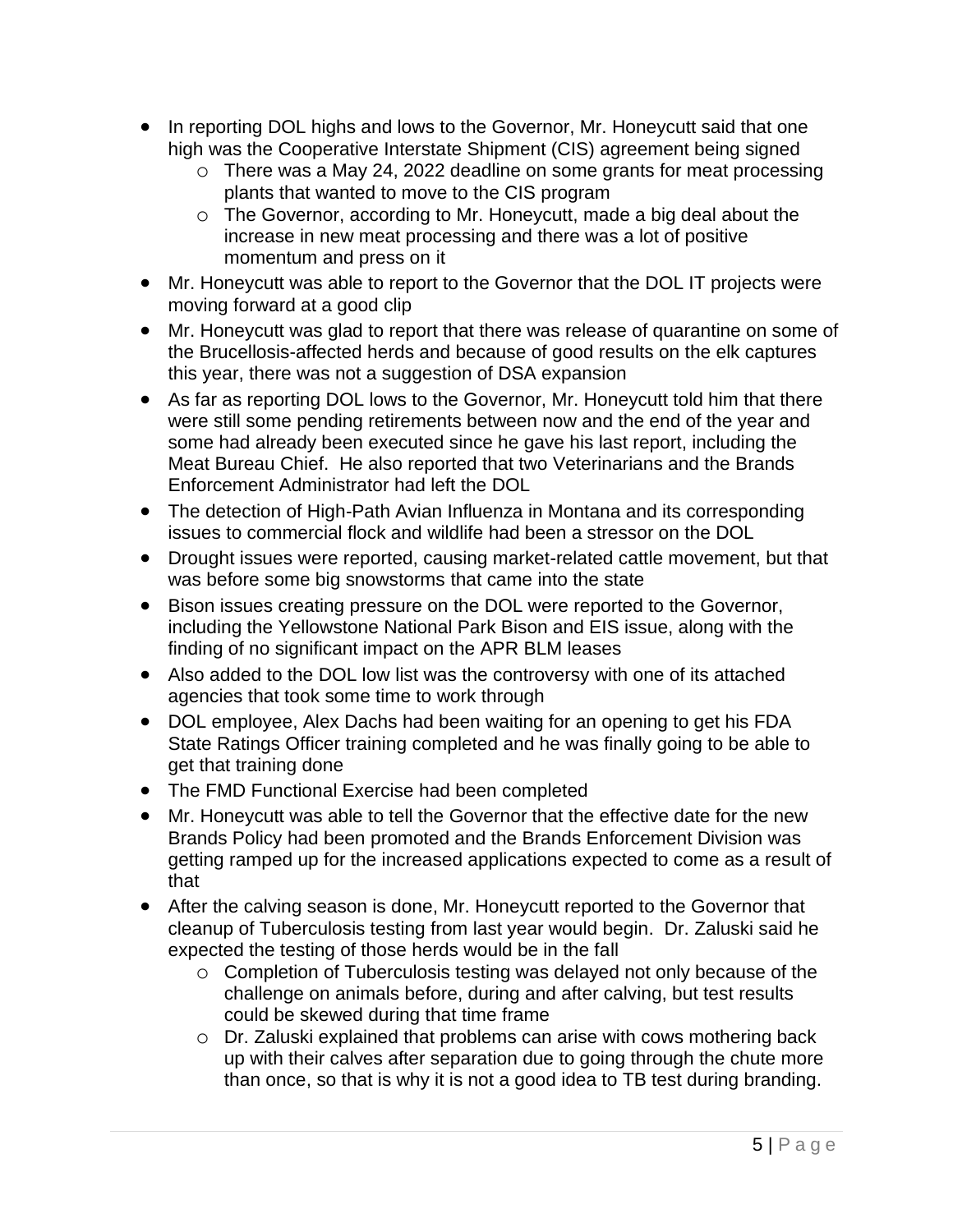- One of the DOL goals reported to the Governor was that Livestock Law Enforcement Officers would become more proactive at shows, rodeos and doing truck stops to enhance enforcement compliance
- Mr. Honeycutt reported that there was a livestock indemnity program through USDA that covered losses of calves in weather conditions, such as the spring snowstorms that just came through, and to check with their County FSA office regarding that program
	- o Regarding the Avian Influenza in the state, Mr. Honeycutt said that those folks who needed to depopulate their flocks could get indemnity from USDA, but USDA was also providing some reimbursement for decontamination of their facilities, which he said could sometimes be more costly than the loss of the birds
- Mr. Honeycutt said that the Governor had asked for a baseline tracking on slaughter numbers on both State-inspected and custom exempt facilities
	- o One problem that hadn't yet been broken through yet, according to Mr. Honeycutt, was that slaughter in Montana had increased, but in some cases, it had been backed up a year to a year and a half
	- o Mr. Honeycutt said that across the board, slaughter numbers in the state were up, but, that poultry slaughter had been the driver of those increased numbers
- Mr. Honeycutt said that he had heard nothing but positive things about the process of how the DOL was doing things in the OGSM process. Between the monthly OGSM meetings and the monthly Cabinet meetings, Mr. Honeycutt said that the DOL and the Governor's Office were plugged in
- Mr. Honeycutt reminded the BOL that the June to December horizon for listing goals for OGSM might be on the next meeting's agenda

## **NEW BUSINESS**

#### (47:31) **8:48 AM**

#### (47:35) **8:48 AM – DISCUSSION ON PROPOSED MCA CHANGE CONCEPTS TO FORWARD TO OBPP BY MAY 6TH**

Mike Honeycutt explained that Budget Office request from the DOL was not a submission of a completed proposed change in legislation, but a concept of what that change in legislation would be and those changes were due by May 6, 2022:

- If approved by the Budget Office, proposed changes were then submitted for review to the DOL's oversight committee, which is the Economic Affairs Interim Committee, who decide whether or not they want to give the proposed changes priority. If the proposal makes it over those two hurdles, a sponsor for the bill drafters must be found to make sure the bill gets written, drafted and put forward during Legislative Session
- Mr. Honeycutt said that much of what was presented for change came from the Red Tape Review, but he didn't feel, speaking for staff, that if the BOL didn't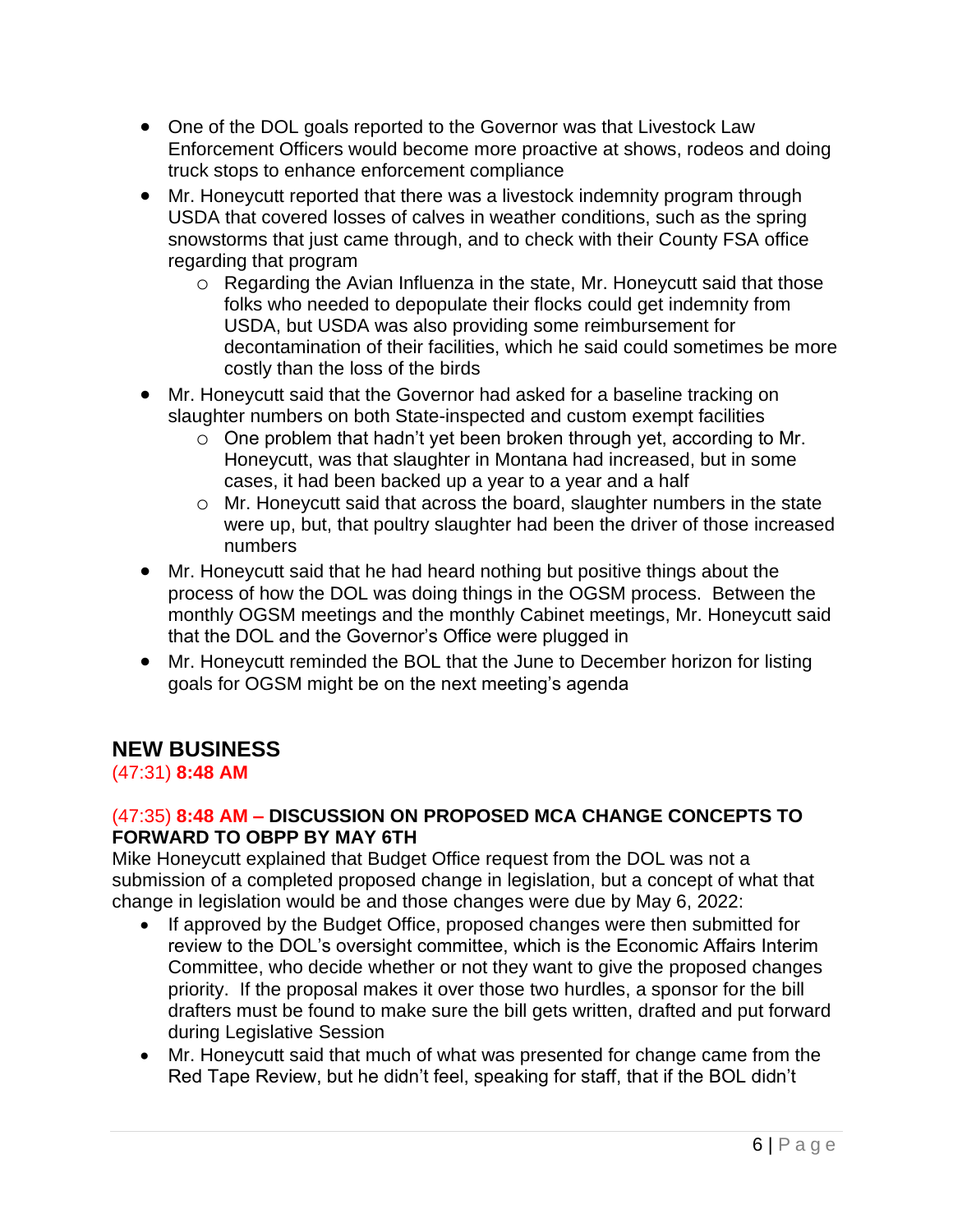choose to move some of those proposed changes forward that the staff would be highly offended

## (54:09) **8:55 AM – Animal Health and Food Safety Division Legislative Concepts**

- **81-2-109 –** *Expenses, How Paid – Lien and Foreclosure*
	- o Dr. Marty Zaluski explained that the requested changes in this statute would bring the language to be similar to what other states had in their **statutes**
	- o Dr. Zaluski explained that South Dakota and possibly North Dakota, put the onus on the rancher to have their cattle corralled when the animals were to be dealt with by the State Veterinary staff

## **MOTION/VOTE**

(58:25) **8:59 AM Alan Redfield moved to move forward to the Legislative process, the discussed proposed changes to MCA 81-2-109, Expenses, How Paid – Lien and Foreclosure. Greg Wichman seconded. The motion passed.**

- **81-2, Part 3 –** *Disease Control Area*
	- o Dr. Marty Zaluski explained that this statute, which outlines the establishment of the Disease Control area uses language that was no longer in use
	- o Dr. Zaluski further explained that the DOL had a lot more efficient ways to establish disease regulations if livestock owners wanted to have enhanced surveillance for disease, and that it shouldn't take 75% of producers in a given area to petition the DOL to enact additional disease surveillance
	- o Nina Baucus cautioned the BOL that once a statute was removed from the books it would be difficult to put it back on if it was ever needed down the road. Alan Redfield said repeal was easy, but changing language, etc. through the Legislative process was not
	- o Dr. Zaluski said that the code did not hurt the DOL for being there, but was an extremely cumbersome process for livestock owners to request that there be enhanced surveillance in a disease program and thought there were other methods to do that, but it was not a huge deal to keep it on the books
	- o Mike Honeycutt said that the statute would come in handy if there was a present risk and people in a geographic area wanted to establish a DSA, but the BOL and staff were not responsive to it
	- o Dr. Zaluski shared the history of how the DSA originally was started and progressed to what it was today
	- $\circ$  Jake Feddes said that 75% stated in the statute would be a difficult number to reach, but it helps give producers some power. He said that producers coming to appeal to the BOL only need 51% of the votes
		- Dr. Zaluski said that if someone petitioned the BOL to force him to write an official order regarding a disease he felt was not significant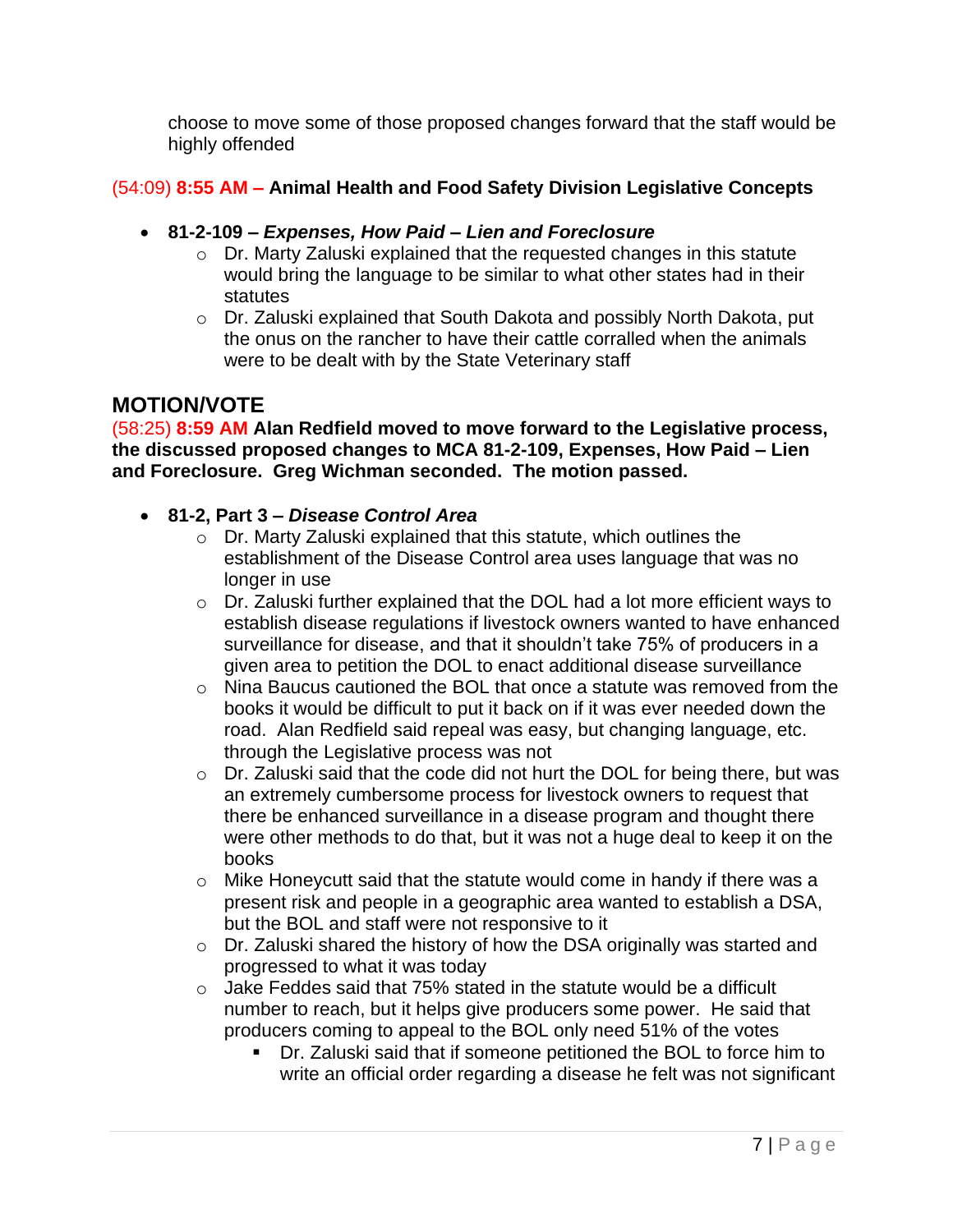that would impact other sections of the state, he would not want to go there

o The BOL decided to leave the statute in place

#### • **81-2-502 –** *Licenses – Garbage Fed to Swine*

- o Dr. Marty Zaluski said that the BOL had approved this for change prior to the last Legislative Session
- o Dr. Zaluski explained that the "garbage" concern comes primarily from feeding swine meat refuse and then selling the swine at a commercial level. Mike Honeycutt added that African Swine Fever could very readily be transmitted through foodstuffs

## **MOTION/VOTE**

(1:24:03) **9:25 AM Jake Feddes moved to move forward to the Legislative process, the discussed proposed changes to MCA 81-2-502, Licenses – Garbage Fed to Swine, and corresponding changes in all of Chapter 5. Ed Waldner seconded. The motion passed.**

- **81-2, Part 2 –** *Expenses, How Paid – Indemnity*
	- o Mike Honeycutt said that this was brought before the BOL before, the requested changes that would update the process by which the State would pay indemnity for animals destroyed due to disease and also create an indemnity fund to be used for claim
		- The proposed indemnity fund could have roll over funds added each year up to \$10,000 and cap the fund at \$100,000
	- o Dr. Marty Zaluski explained that the language being struck was highly outdated, especially with low indemnity fees listed and that there was no indemnity allowed for Brucellosis
	- o Mike Honeycutt said that the BOL would be the authority to decide if payment was made or not. Dr. Zaluski said that an appraisal system exists for figuring the value of an animal

#### **MOTION/VOTE**

(1:33:47) **9:35 AM Alan Redfield moved to move forward to the Legislative process, the discussed proposed changes to MCA 81-2, Part 2, Expenses, How Paid – Indemnity. Nina Baucus seconded. The motion passed.**

#### (1:39:43) **9:41 AM – Meat & Poultry Inspection Bureau Legislative Concepts**

#### • **81-9-226 –** *Chief Meat Inspector – Deputies Qualifications*

- o Mike Honeycutt explained that the proposed change in this statute was to remove outdated language requiring a Chief Meat Inspector
- o Dr. Zaluski explained that by definition, the Chief Meat Inspector was appointed by the BOL, but, according to code that Inspector was a regular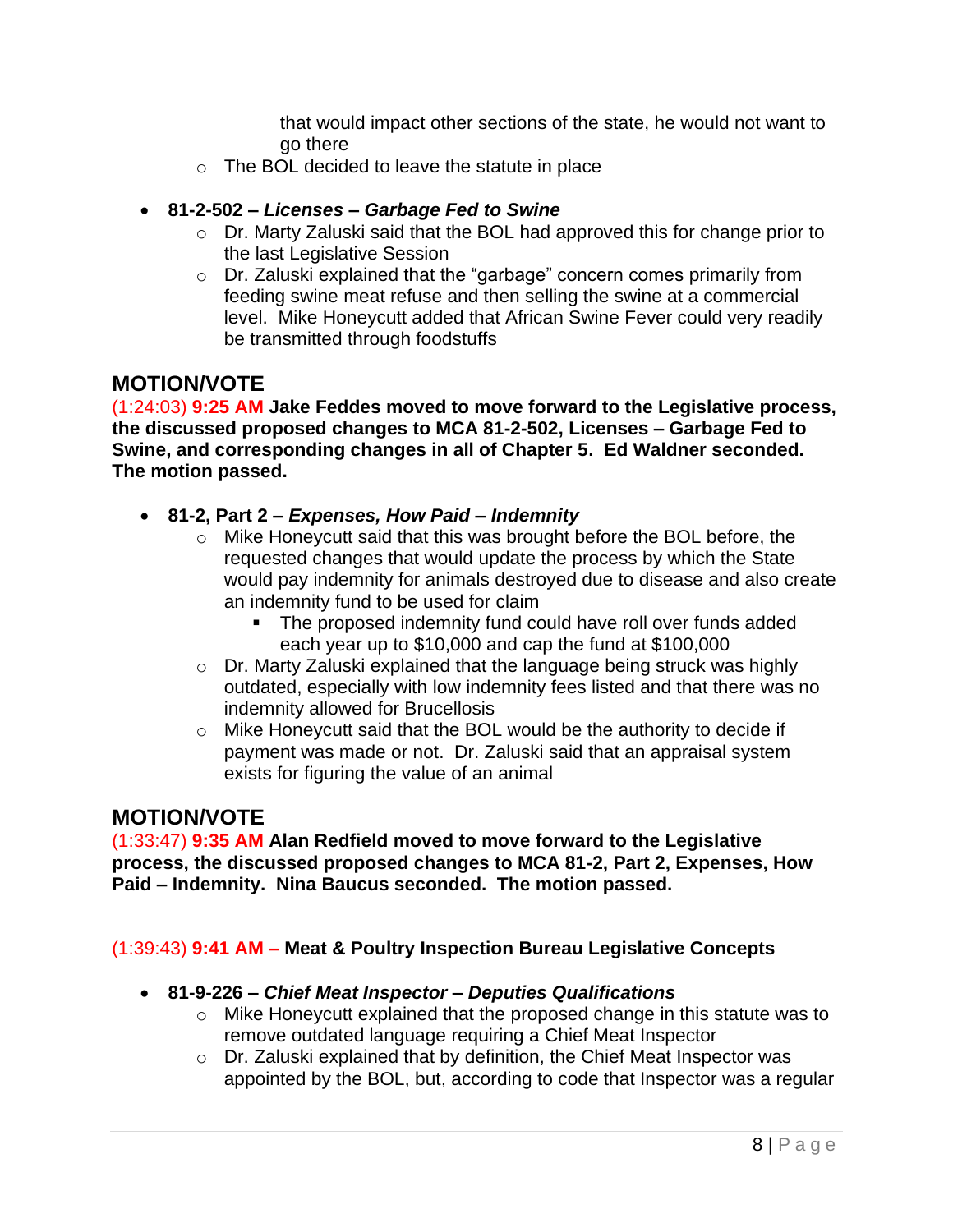classified position that reports to the State Veterinarian who reports to the Executive Officer

o Mr. Honeycutt went on to explain that that the structure of the DOL had been simplified by a past Legislature. The Chief Meat Inspector was not an "at-will" staff person, appointed, like he was by the BOL, but a classified staff person

## **MOTION/VOTE**

(1:45:55) **9:47 AM Jake Feddes moved to move forward to the Legislative process, the discussed proposed changes to MCA 81-9-226, Chief Meat Inspector – Deputies Qualifications. Sue Brown seconded. The motion passed.**

- **81-9-218 –** *Exemptions – Slaughter*
	- o Mike Honeycutt explained that it would be due diligence for the BOL to put changes in this statute forward to assure that Montana's custom exempt laws meshed completely with the Federal Meat Inspection Act (FMIA)
	- o Current FIMA only exempts custom exempt operations from the day-today inspections, but, MCA 81-9-218 exempts custom exempt operations from all regulatory oversight, except for the requirement to procure a license from the DOL
	- o Mr. Honeycutt explained that the statute changes were brought to the 2019 Legislative Session, but, it had only gotten through the Economic Affairs Committee as a placeholder, but died because it never got a sponsor

## **MOTION/VOTE**

(1:50:46) **9:52 AM Jake Feddes moved to move forward to the Legislative process, the discussed, proposed changes to MCA 81-9-218, Exemptions – Slaughter, regulating custom-exempt facilities, as required by the Federal Meat Inspection Act. Sue Brown seconded. The motion passed.**

- **81-9-229 –** *Assignment of Inspectors – Slaughterhouses Meat & Poultry Inspection*
	- o Mike Honeycutt explained that proposed changes in 81-9-229 would give the DOL the ability to charge a fee when inspecting non-amenable species, those that were not covered by the FMIA
	- o Dr. Marty Zaluski made a clarification that current code does allow the DOL to charge for overtime for those non-regulated species, but does not specifically provide the DOL authority to charge for regular time
	- o Mike Honeycutt said that USDA facilities that operate in Montana are inspected by Federal Inspectors, but must still have a license to operate from the State Meat & Poultry Inspection Bureau. Federal facilities in the state that slaughter, say, bison or alpacas call the inspection of those nonamenable species a "voluntary" inspection
	- o Mr. Honeycutt said that the DOL wants the ability to legally charge fees for inspection of items that people are volunteering to have inspected. He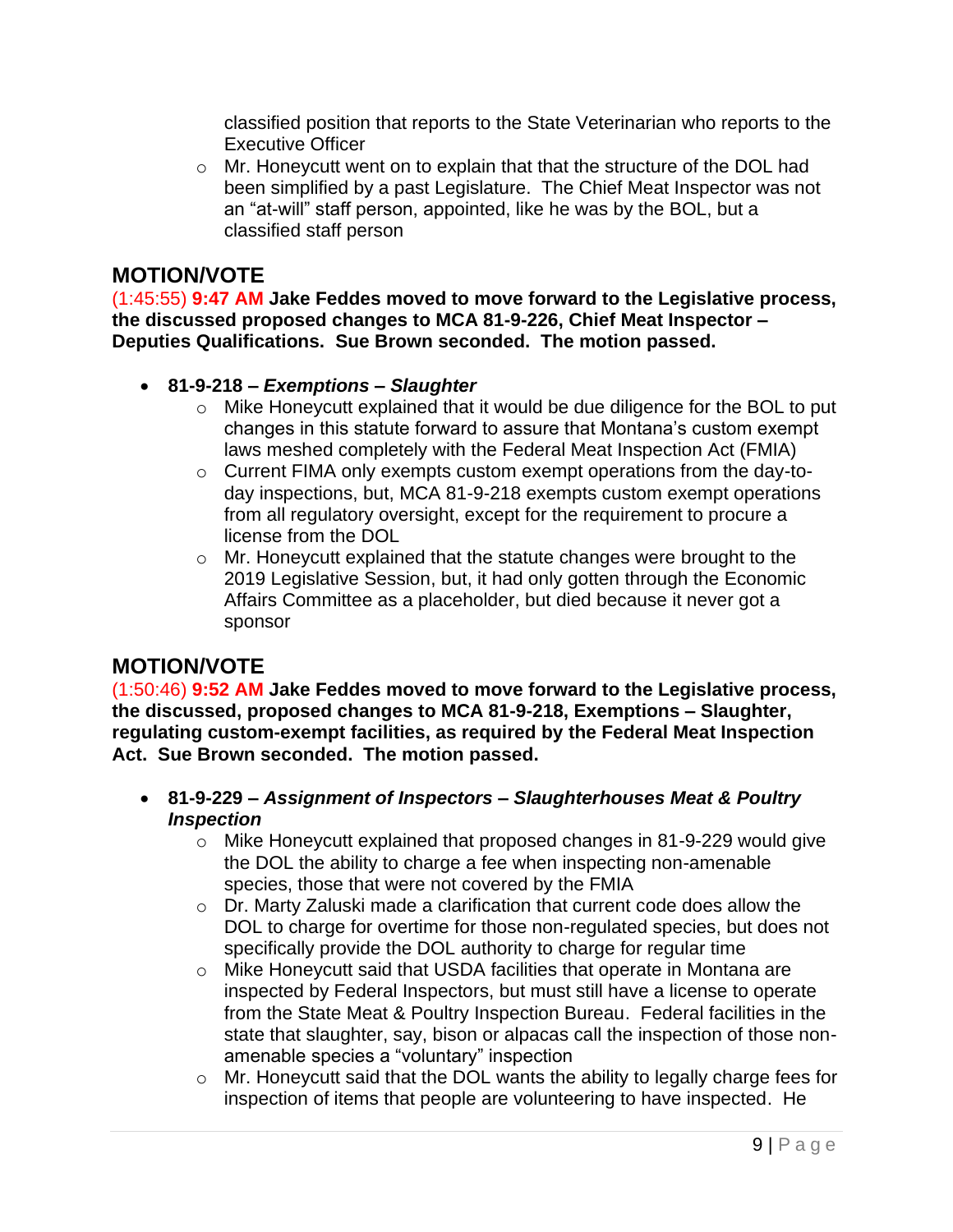explained that there is a disharmony for what the FMIA considers amenable and what the State of Montana considers amenable

## **MOTION/VOTE**

(2:01:28) **10:02 AM Sue Brown moved to move forward to the Legislative process, the discussed, proposed changes to MCA 81-9-229, Assignment of Inspectors – Slaughterhouses, Meat & Poultry Inspection, including the ability to charge for inspection for slaughter of non-amenable species. Greg Wichman seconded. The motion passed.**

#### • **81-9-217 –** *Definitions – Slaughter*

- o Mike Honeycutt explained that by removing, rabbits, buffalo or alternative livestock from a requirement for inspection, it would allow the DOL to continue to inspect those species, but, the DOL could charge for it
- o According to Mr. Honeycutt, a constituent of one Legislator was pushing to have rabbits be under an exemption from inspection, comparable to the poultry 1000-bird exemption
- o Jake Feddes said he was concerned if there was an exemption for rabbits, would bison producers or producers of any animal that could carry Brucellosis be able to bring their animal into slaughter plants without additional surveillance
- $\circ$  Alicia Love explained that passive requirements and amenable handling requirements were from Federal law. She added that it becomes complicated when talking about humane handling of rabbits being slaughtered, because there was no Federal standard for that, so, how does a person inspect that? She said that at least elk and bison have a comparable anatomy to another species to know how to humanely handle those

## **MOTION/VOTE**

(2:13:02) **10:14 AM Greg Wichman moved to move forward to the Legislative process, the discussed, proposed changes to MCA 81-9-217, Definition– Slaughter, to be able to harmonize the list of species amenable under the Federal Meat Inspection Act with Montana Code Annotated. Alan Redfield seconded. The motion passed.**

(2:13:45) **10:15 AM RECESS**

(2:13:52) **10:25 AM RECONVENE**

**NEW BUSINESS (Continued)** (2:13:59) **10:25 AM**

(2:13:59) **10:25 AM – DISCUSSION ON PROPOSED MCA CHANGE CONCEPTS TO FORWARD TO OBPP BY MAY 6TH (Continued)**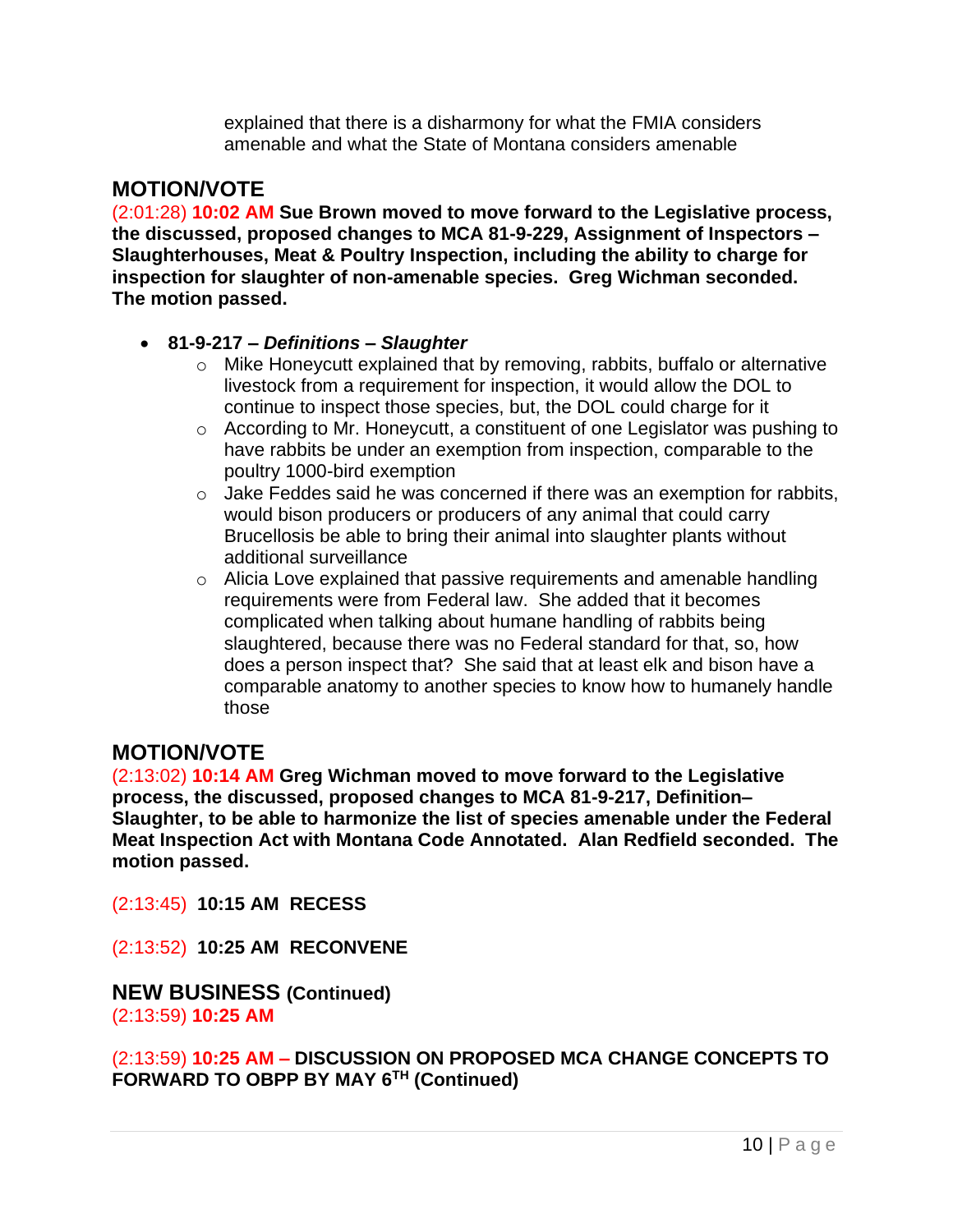It was decided by the BOL to just discuss the high priority items from the Red Tape Review, rather than the low and medium priority ones

### (2:13:59) **10:25 AM – Brands Enforcement Division Legislative Concepts**

#### • **81-8-213 –** *Definitions – Livestock Markets and Dealers*

o Rather than discuss each change in definition, it was decided by the BOL to make a general motion regarding all the definition changes needed regarding Livestock Markets and Dealers to align with Federal Packers and Stockyards definitions and work on the actual verbiage changes for submission by fall

## **MOTION/VOTE**

(2:21:51) **10:33 AM Sue Brown moved to move forward to the Legislative process, the discussed, proposed changes to MCA 81-8-213, Definitions – Livestock Markets and Dealers, to establish clarity and consistency with Federal Regulations. Nina Baucus seconded. The motion passed.**

- **81-8-264 –** *Satellite Video Livestock Auction Market – License to Transact Business-License Fee-Contract-Renewal*
	- o Mike Honeycutt explained that the reason for change in this statute had been discussed during the Red Tape Review, where it was discovered that the language was outdated and unclear and that it should be updated to fit with industry
	- o The definition was rooted in the 1990s, according to Mr. Honeycutt, and satellite video auctions were different, now utilizing internet options and internet sales

## **MOTION/VOTE**

(2:23:33) **10:35 AM Sue Brown moved to move forward to the Legislative process, the discussed, proposed changes to MCA 81-8-264, Satellite Video Livestock Auction Market – License to Transact Business-License Fee-Contract-Renewal, to update language to fit with industry. Jake Feddes seconded. The motion passed.**

- **81-4-203 –** *Open Range Defined – Animals Unlawfully Running at Large*
	- o Mike Honeycutt said that when this controversial statute had been discussed during Red Tape Review, it was found that there was a lack of clarity as to what open range was when comparing DOL statutes with FWP statutes, property statutes and transportation statutes
	- o Gene Curry commented that when the actual language was established to propose to the Legislature, the BOL can discuss whether or not they want to get into that can of worms

## **MOTION/VOTE**

(2:25:36) **10:37 AM Nina Baucus moved to move forward to the Legislative process, the discussed, proposed changes to MCA 81-4-203, Open Range Define**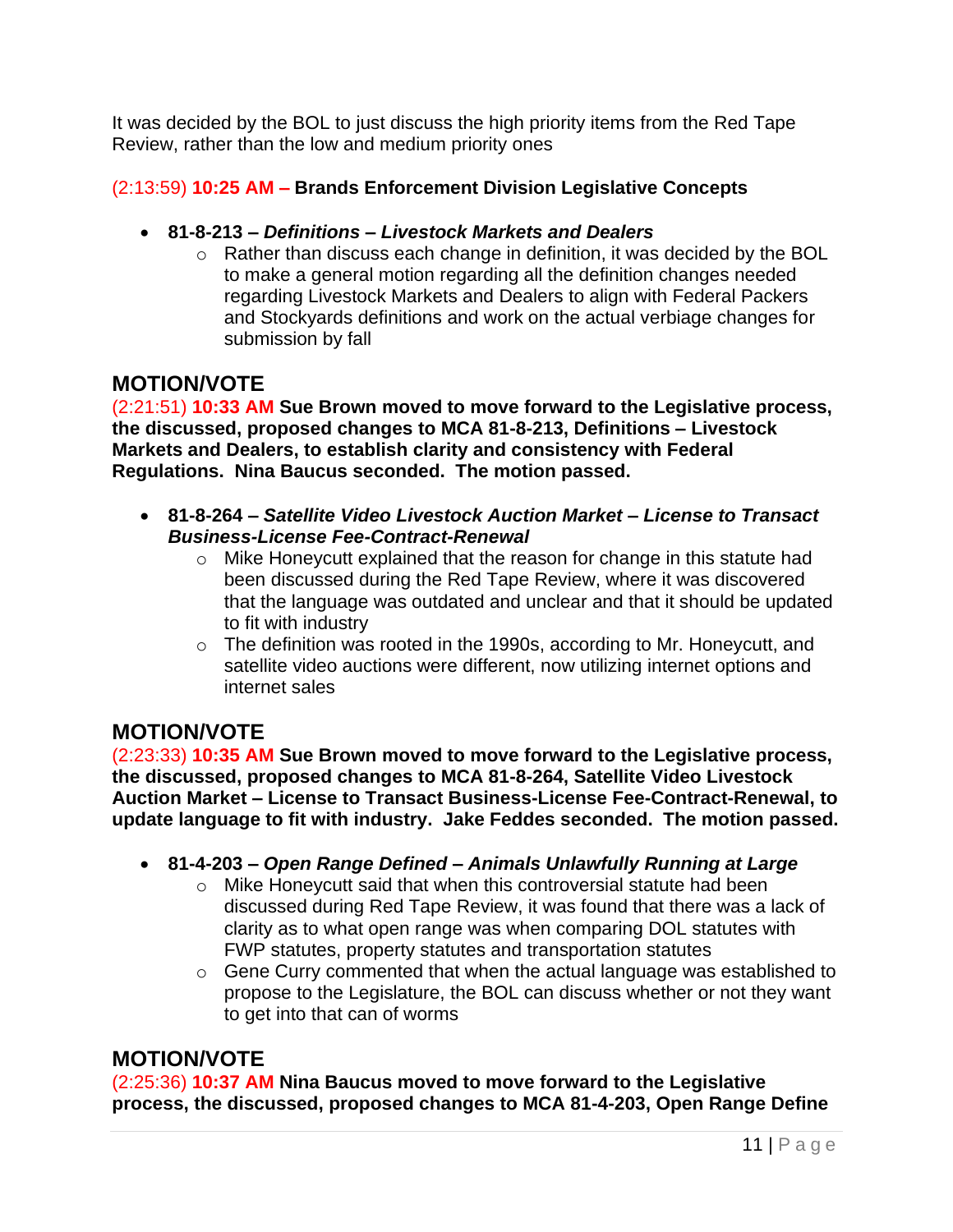**– Animals Unlawfully Running at Large, to update language to establish clarity with other agencies and provide clarity for citizens of the State of Montana. Alan Redfield seconded. The motion passed.**

Mike Honeycutt said that the DOL was still awaiting some feedback from the Montana Association of Counties on that statute in case they had some ideas

- **81-4-301 –** *Herd Districts – Creation, Size and Location*
	- o Mike Honeycutt explained that there was some County authority tied up in this statute. Alan Redfield added that the League of Cities and Towns would be involved as well

## **MOTION/VOTE**

(2:27:20) **10:39 AM Alan Redfield moved to move forward to the Legislative process, the discussed, proposed changes to MCA 81-4-301, Herd Districts – Creation, Size and Location, to have a clear definition of Herd Districts. Ed Waldner seconded. The motion passed.**

## (2:28:59) **10:40 AM – Centralized Services Division Legislative Concepts**

- **81-23-102 –** *Policy – Milk Price Control*
	- o Mr. Mike Honeycutt explained that the proposed changes in MCA 81-23- 102 would update Milk Control policy declarations and remove inappropriate and outdated language
	- o The Board of Milk Control had requested for this action and so the BOL would not take action on MCA 81-23-102
	- o Mr. Honeycutt said that the BOL would like to soften the language of that statute that Brian Simons said speaks of unfair, unjust, destructive, demoralizing trade practices that the producer processors are putting on the processor
- **81-7-101 –** *Definition – Predatory Animal Control*
	- o Mr. Mike Honeycutt said that the suggested change in MCA 81-7-101 would be a softening of the language, for example, rather than saying destroying animals, to instead say controlling populations

## **MOTION/VOTE**

(2:32:12) **10:43 AM Alan Redfield moved to move forward to the Legislative process, the discussed, proposed changes to MCA 81-7-101, Definition – Predatory Animal Control, to highlight the language that could be written better for current times. Greg Wichman seconded. The motion passed.**

- **81-7-102 –** *Department to Supervise Destruction of Predatory Animals – Cooperation With Other Agencies – Administration of Money*
	- $\overline{\circ}$  Nina Baucus said MCA 81-7-102 reflected the same as MCA 81-7-101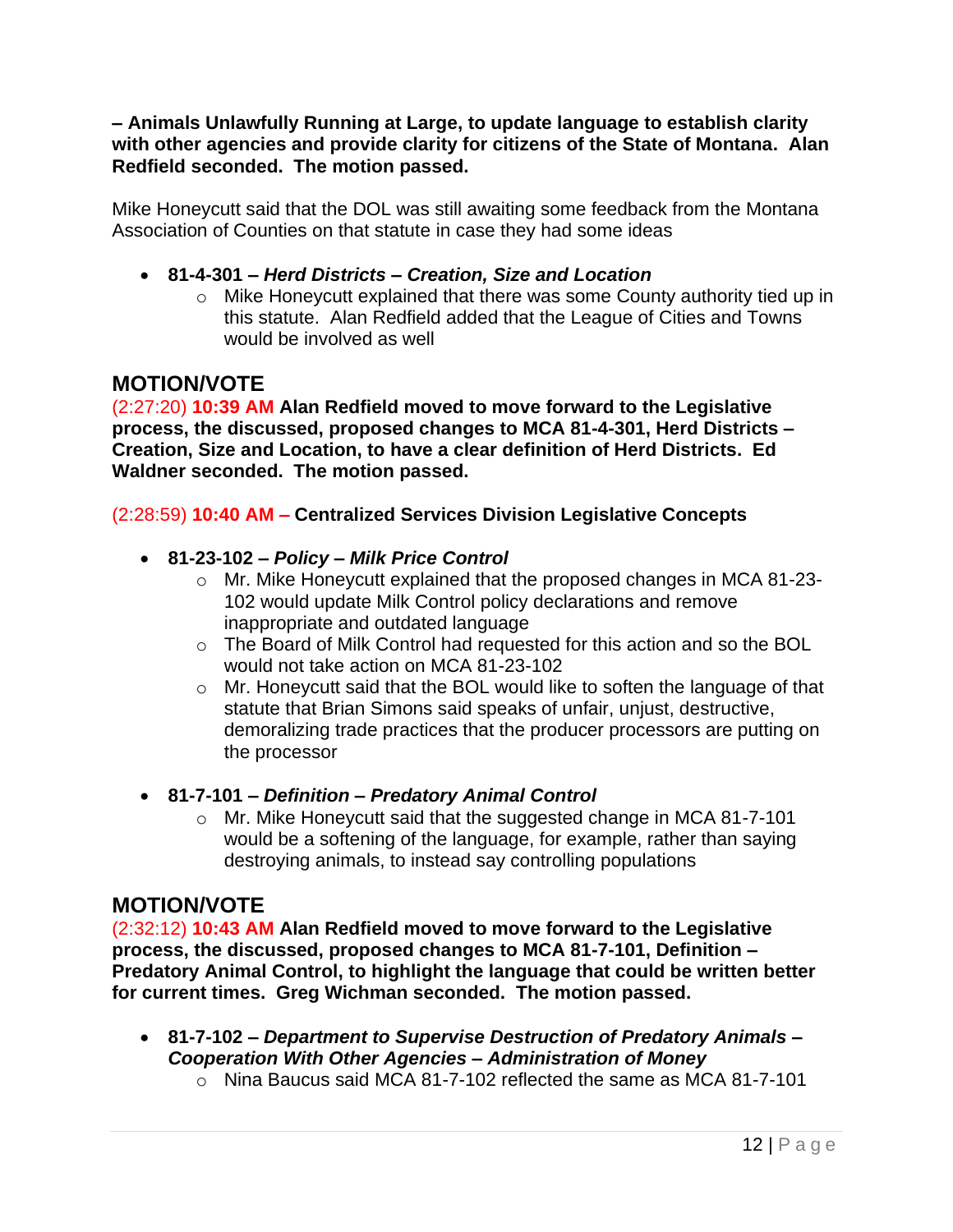## **MOTION/VOTE**

(2:33:46) **10:45 AM Nina Baucus moved to move forward to the Legislative process, the discussed, proposed changes to MCA 81-7-102, Department to Supervise Destruction of Predatory Animals – Cooperation With Other Agencies – Administration of Money, to highlight the language that could be written better for current times. Sue Brown seconded. The motion passed.**

- **81-7-104 –** *Predator Control Money – Use of Proceeds*
	- o Mike Honeycutt explained that the proposed verbiage change in MCA 81- 7-104 would change a "shall" to "may" for allocating additional per capita fee to Predator Control, allowing for future flexibility and reflecting current policy. He added that the DOL's allocation of per capita fees for Predator Control was entirely through MCA 15-24-925

## **MOTION/VOTE**

(2:35:36) **10:45 AM Jake Feddes moved to move forward to the Legislative process, the discussed, proposed changes to MCA 81-7-104, Predator Control Money – Use of Proceeds. Sue Brown seconded. The motion passed.**

- **81-7-401 –** *Killing of Dogs Harassing, Destroying or Injuring Stock*
	- o Mike Honeycutt explained that the proposed changes to MCA 81-7-401 would add guard dogs to the exception list, something that had already been discussed during the Red Tape Review
	- o Under the current language, according to Mr. Honeycutt, only herding dogs were exempt from killing

#### **MOTION/VOTE**

(2:36:23) **10:48 AM Alan Redfield moved to move forward to the Legislative process, the discussed, proposed changes to MCA 81-7-401, Killing of Dogs Harassing, Destroying or Injuring Stock which would add guard dogs to the exception list. Ed Waldner seconded. The motion passed.**

- **81-7-503 –** *Residency Requirement – Aerial Hunting of Predatory Animals*
	- o Brian Simonson explained that this does not eliminate the residency requirement entirely
	- o Mike Honeycutt said that when this statute had been brought forward in a previous Legislative Session, that it didn't go through, partly because of the Committee that dealt with it, having been assigned to House Natural Resources rather than House Ag

### **MOTION/VOTE**

(2:36:46) **10:48 AM Nina Baucus moved to move forward to the Legislative process, the discussed, proposed changes to MCA 81-7-503, Residency Requirement - Aerial Hunting of Predatory Animals. Greg Wichman seconded. The motion passed.**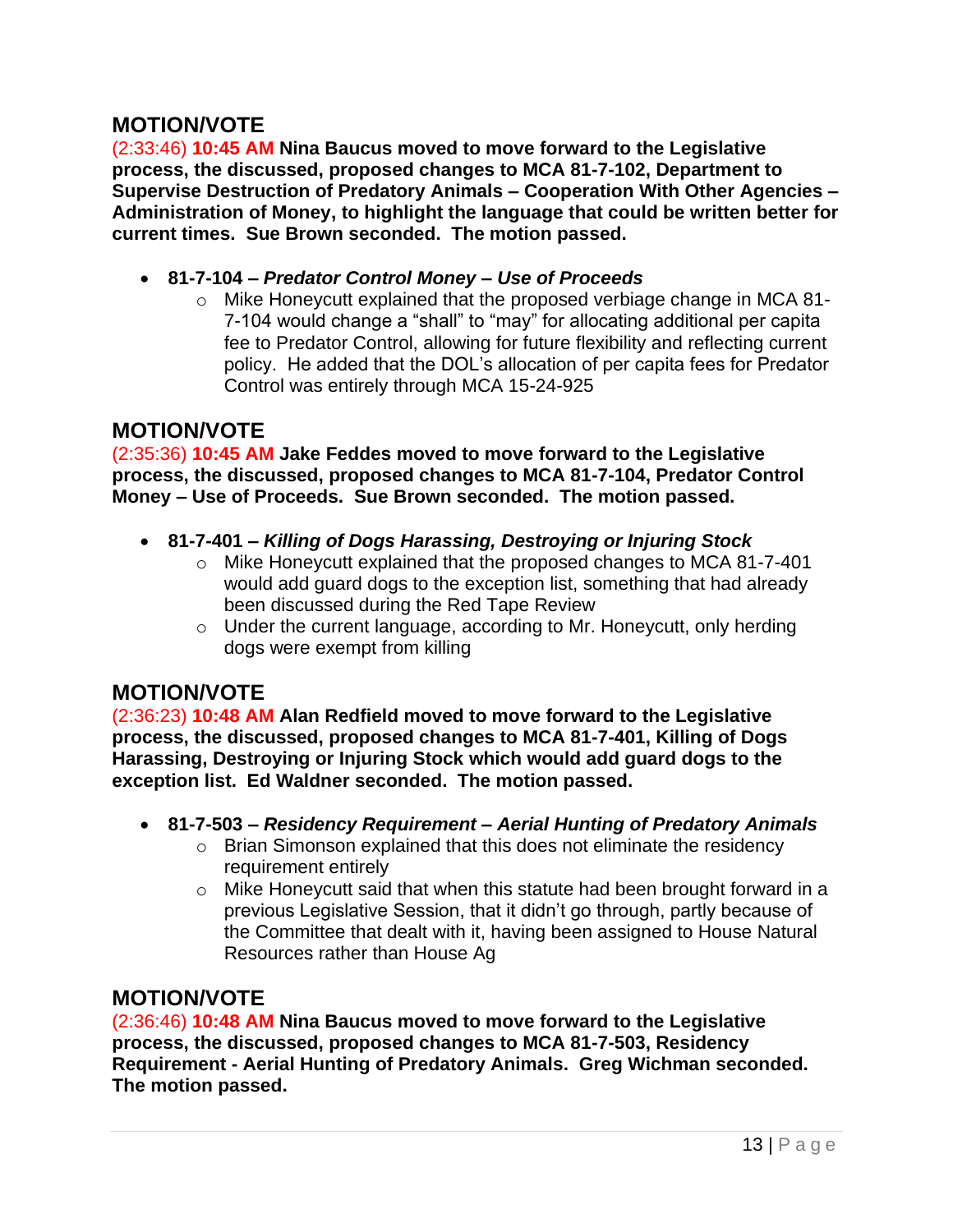- **81-7-505 –** *Resident Landowners Authorized to Aerially Hunt Over Their Own Lands Without Permit – Conditions* 
	- o Mike Honeycutt said that this statute had been discussed during the Red Tape Review and would remove an unnecessary annual reporting requirement from ranchers hunting over their own property
	- o Brian Simonson reported that they never get those reports but added that the proposed changes to this statute would not remove the requirement to sign the permission for other people to aerial hunt on their land

## **MOTION/VOTE**

(2:40:01) **10:51 AM Jake Feddes moved to move forward to the Legislative process, the discussed, proposed changes to MCA 81-7-505, Resident Landowners Authorized to Aerially Hunt Over Their Own Lands Without Permit - Conditions. Sue Brown seconded. The motion passed.**

## (2:41:19) **10:52 AM – EXECUTIVE OFFICER UPDATES AND DISCUSSIONS**

#### (2:41:23) **10:53 AM – Update on Yellowstone National Park Bison EIS and IBMP**

Mike Honeycutt reported on the status of the Yellowstone National Park Environmental Impact Statement (EIS) and the recent Interagency Bison Management Plan Meeting:

- Mr. Honeycutt said that the DOL had received a notice on January 28, 2022 from the Department of Interior with regard to a new bison management plan for bison within Yellowstone National Park (YNP):
- The EIS contained a notice of intent to consider three alternatives as the Bison Management Plan for YNP going forward. Mr. Honeycutt reported that he was informed they were putting forward the three alternatives for public comment
	- $\circ$  #1 A No-Action Alternative Current Management
		- Continue to manage the bison pursuant to the 2000 IBMP and that the acceptable population of Yellowstone Bison would be 3,500- 5,000 after calving with tribal hunting utilized as one method of population control
	- o #2 Enhanced Restoration and Tribal Engagement Alternative
		- This alternative sets the population of Yellowstone Bison at 4,500-6,000 after calving and capture of migrating bison would be at the Stephen's Creek facility
		- **■** Mr. Honeycutt explained that their estimate of the current bison population in YNP is at 5,500, but, he said that removals this winter had been abysmal, at less than 100 because the winter didn't push them out
	- o #3 Food Limited Carrying Capacity Alternative
		- This alternative mean that they believe this is the number of bison that the range of Yellowstone would support. That number would be 5,500-8,000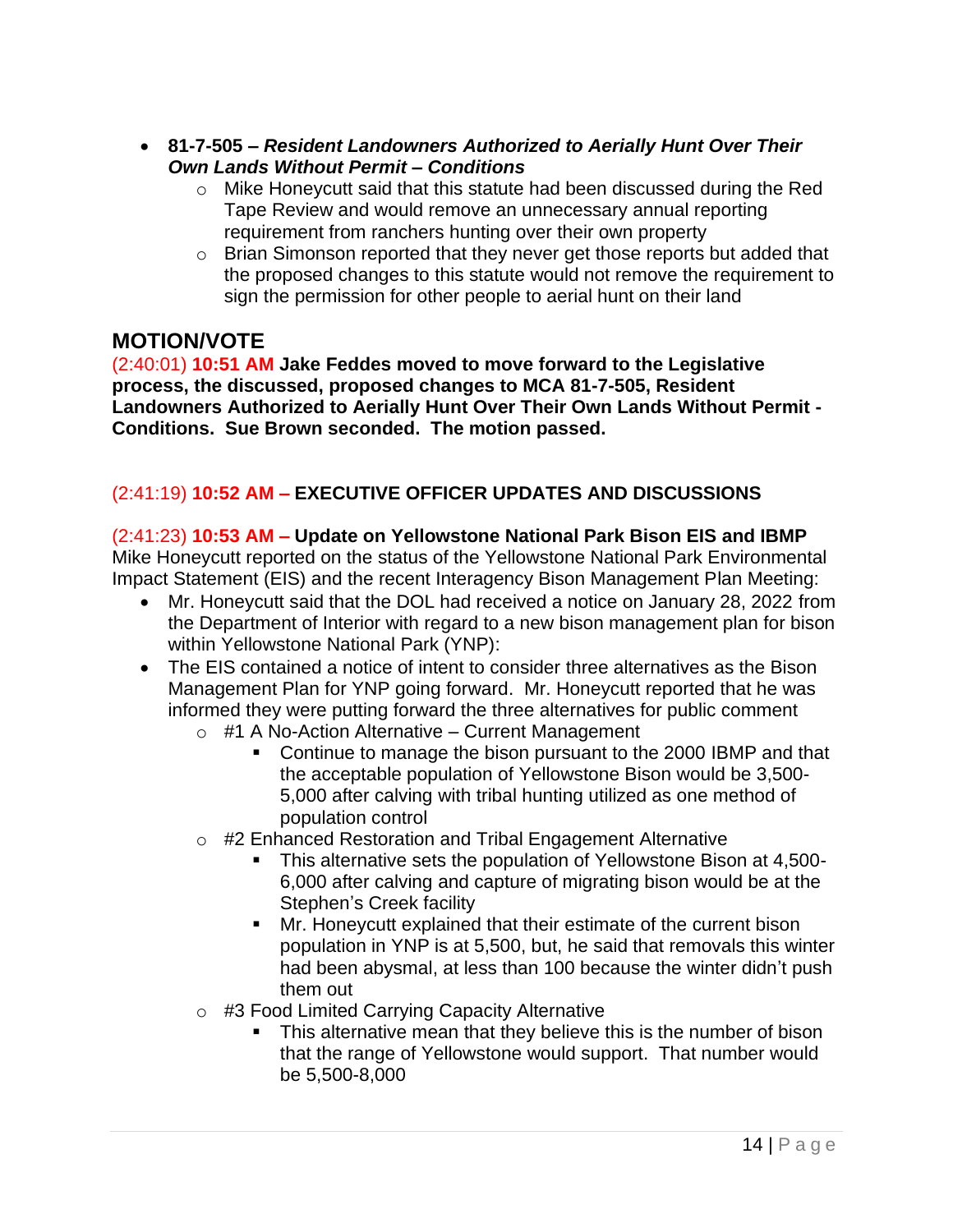- Mr. Honeycutt explained that for this alternative, they admitted that substantially larger harvests would have to occur outside the Park. The quarantine program and hunting would be their primary methods for removing bison
- The DOL had just put their comments in on all three alternatives, Mr. Honeycutt said, and that it had been reported in the news
- Alan Redfield commented that there were so many problems with the whole thing
	- o Mr. Redfield said that the Greater Yellowstone Coalition supported it and supported Alternative #3
	- $\circ$  The grass and range management in the Park had not been taken into account, according to Mr. Redfield. He said that State NRCS had a whole issue on the range conditions at the Park and that the Forest Service had MSU do a range analysis outside the park that was not printed
		- Mike Honeycutt said there were actually two studies published by Range Scientists out of MSU and that both of those studies said, whether you're talking the west side of tolerance up to the Taylor, up to the Gallatin, that those habitats would support bison, but not support another large ungulate. Mr. Honeycutt said that this would mean that bison moving into an elk area would push the elk out and that would push Brucellosis further across the landscape and displace species
		- Alan Redfield said that there were groups of elk in the Paradise Valley, one spot with about 40 head of elk with an 80% positive Brucellosis rate on it. The elk had been living in a subdivision area where they cannot be hunted, but spread infection
		- Mr. Redfield said that Park elk had come as far north as their place, located 28 miles out of the Park, and that by the time they get their, they're so weak that some would not survive to get back if it was a bad winter. He added that they had set electric fence around their haystacks to protect his hay supply
	- o Mr. Redfield felt that the YNP herd was closer to 8,000 and added that the bison hunts were a problem, because the place to hunt was the half-mile stretch right outside the Park on Forest Service ground and it ended up being not so much a hunt as a slaughter that brought grizzlies from the Park into the area and was such a short distance to the property lines of residents in that area
	- o Mr. Redfield said that the Lamar Valley plots that had been fenced out for decades were degrading, that the species in that area were totally different than years ago because animals were starving in there. He added that in the Gardiner Basin in 2017 and 2018 the bison were eating cactus and that bulls had come out of the Park in the middle of summer, some wandering into housing developments where dogs would chase them
- Mr. Honeycutt said that the DOL comments were that the EIS didn't contain what was described as a "No-Action" Alternative because that alternative would be what was existing after the 200 Record of Decision and that the 20+ years of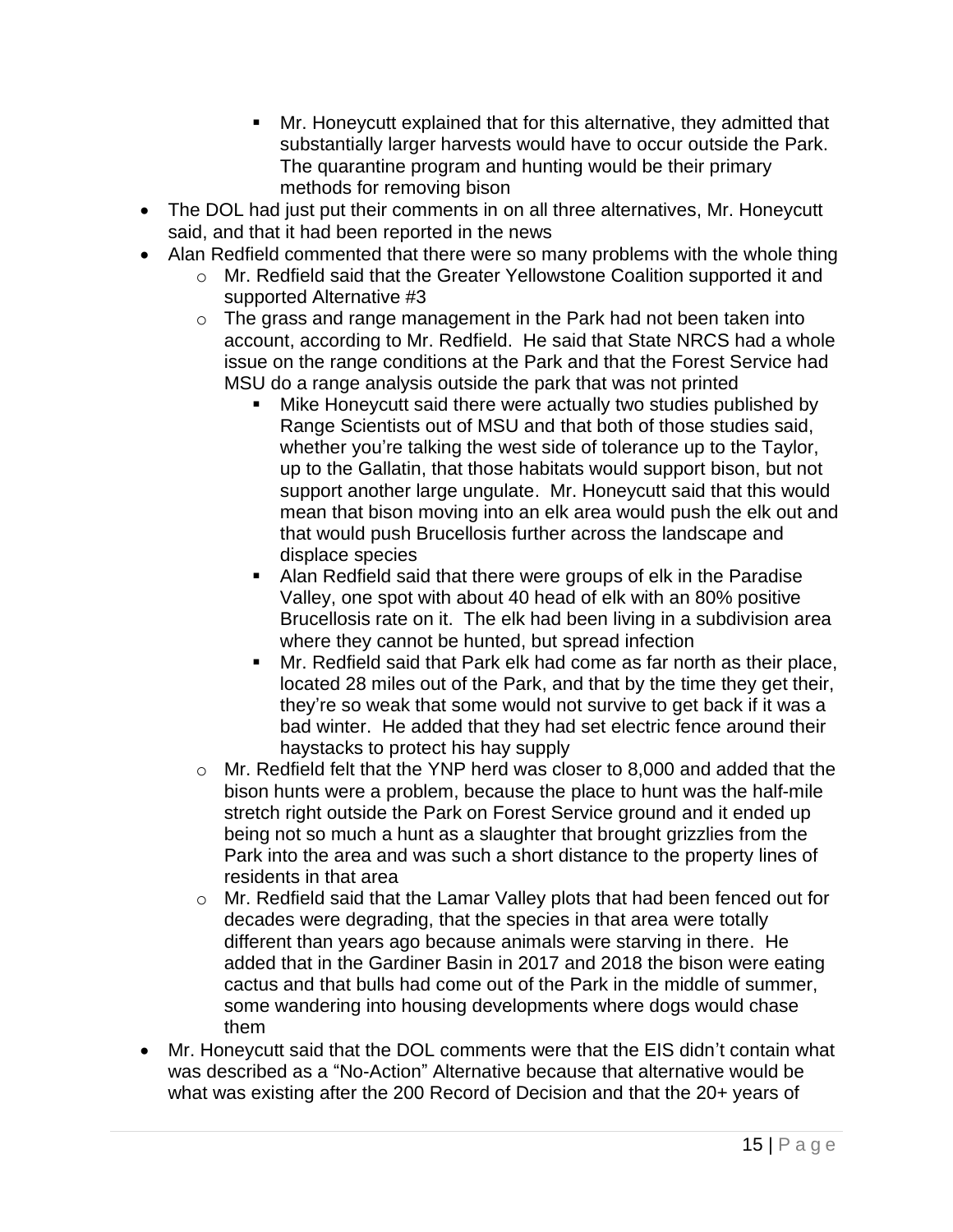adaptive management that had been decided with different people at the table needed to be its own 4th Alternative, which would be a true "No-Action" **Alternative** 

- o Mr. Honeycutt said that the DOL received support from FWP on its stand as well and that the Governor's Office supported the DOL's comments that none of the three alternatives were acceptable and made a point that they didn't feel the State of Montana had been properly consulted
- Mr. Honeycutt reported that he had some testy conversations regarding the DOL's stance at the last IBMP meeting
- Mr. Honeycutt said that the DOL had always advocated removing bison down closer to the 3,000 number level and he explained that at the December IBMP meeting when the YNP biologist was asked about how many bison they thought could be removed from the population in a given year without doing significant damage to the viability and health sustainability of those animals, that biologist said you could remove up to 25% a year without doing significant damage
- Mr. Honeycutt said that at IBMP there was a report on the customer gaps in the National Forest Plan and that bison were written into that Forest Plan with the concept of the Forest Service being that there was now tolerance and had been for a few years, some tolerance for bison outside the Yellowstone National Park
	- o What this could mean, Mr. Honeycutt said, if the Forest Plan moves forward with that, the concept of how bison should be managed on National Forest, if there was a conflict between livestock and bison on National Forest land, the decision would prefer the bison
	- o Alan Redfield said that when you start talking Forest Service land, that country was almost vertical and that the bison would head instead to the river bottom, going over the divide out of Gardiner Basin, crossing private ground first
- Mr. Honeycutt said that the Superintendent of Yellowstone National Park had committed to working more closely with the State, and Mr. Honeycutt hoped that mean adding maybe some new alternatives to the three offered or even reworking some of the alternatives
- Going back a bit in history, Mr. Honeycutt explained that the original Record of Decision established a population of 3,000 Yellowstone bison in YNP. When IBMP was formed there was a Winter Operations Plan for adaptive management added for an annual setting of that number. In 2016, because of the creep up in numbers of bison, a hunt took around 300 bison, the highest year, he thought, had ever been taken in a hunt.
- There was a way, Mr. Honeycutt thought, to manage the bison population in YNP, to reduce the potential of disease and its transference but also maintain a healthy, genetically-viable population for our citizens to enjoy and also preserve the Park's landscape
- Mr. Honeycutt explained that the bison didn't like to migrate into Idaho or Wyoming and that they're pretty much on the northern range and northwestern part of the Park by West Yellowstone, and that was why the bison migration was largely on the State of Montana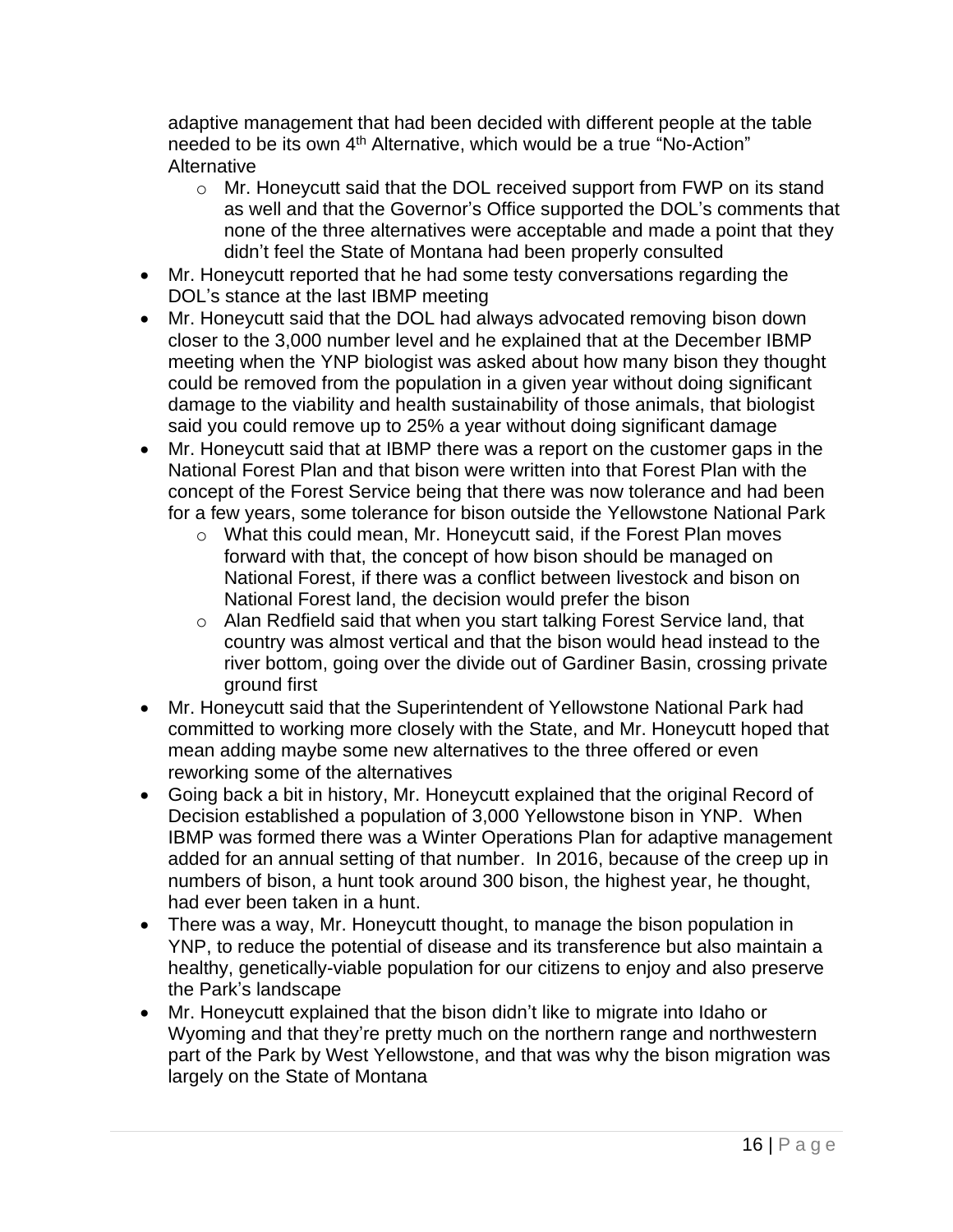- Regarding seasonal tolerance of bison, Mr. Honeycutt explained that tolerance was seasonal for females and year-round for bulls in the Gardiner Basin. On the west side of the Park, up to the Taylor, just north of Gallatin Gateway, it's year round for both females and bulls. Alan Redfield added there were only a few cattle left in those areas deemed tolerance right now and that some groups had bought out the permits
- Alan Redfield said he thought the State should work on a statement and policy that no, we're done here, and that bison could not come out of Gardiner Basin, period
- Nina Baucus said than in talking with Jim Hagenbarth, who summer grazes in Idaho, if bison come in, he, as a producer, was asked to shoot them
- Dr. Zaluski explained that the population of YNP bison had grown around 13% a year, without any additional removal.
- Dr. Zaluski said that even though bison and elk were both carriers of Brucellosis, the spread of Brucellosis had been managed better in bison than in elk because producers don't usually range where bison were allowed, but, the ranges of cattle with elk was thousands, if not tens of thousands greater
- Mike Honeycutt said that some folks grazing sheep on National Forest ground had lost their grazing because of Big Horn Sheep in certain areas of the state. But, this was the first step in Montana he was seeing it applied to bison
- Sue Brown said that losing the YNP genetics was a big deal for the United States and that Montana could not fiscally take the responsibility of trying to protect the bison genetics and building more quarantine stations and having a place for the bison
- Mr. Honeycutt said that in the State's comments regarding the three Alternatives, there was not a lot being proactively done on the YNP side of the border, and that possibly if they desire to expand quarantine facilities, that might instead be done on the YNP side of the border rather than on the Montana side of the border
- Mr. Honeycutt said that if there were and issue of 4,000-5,000 bison outside the Park, that would be a burden on the DOL to manage that, especially with just two full-time people on staff to do that. He said it would be a burden on FWP to manage that as well and so, the State would like to see additional measures added to the Alternatives for YNP to take
- Alan Redfield said it's not fair to the animals, what's being done and that you can't do to the ground what had been done because some of that ground would never recover

## (3:38:27) **11:50 AM – Update on BLM Finding of No Significant Impact for APR BLM Grazing**

Mike Honeycutt reported that on March 30, 2022, the BLM finalized their bison grazing proposed environmental assessment for BLM grazing leases that American Prairie Reserve (APR) has control of, because of the ranches they purchased in southern Phillips County: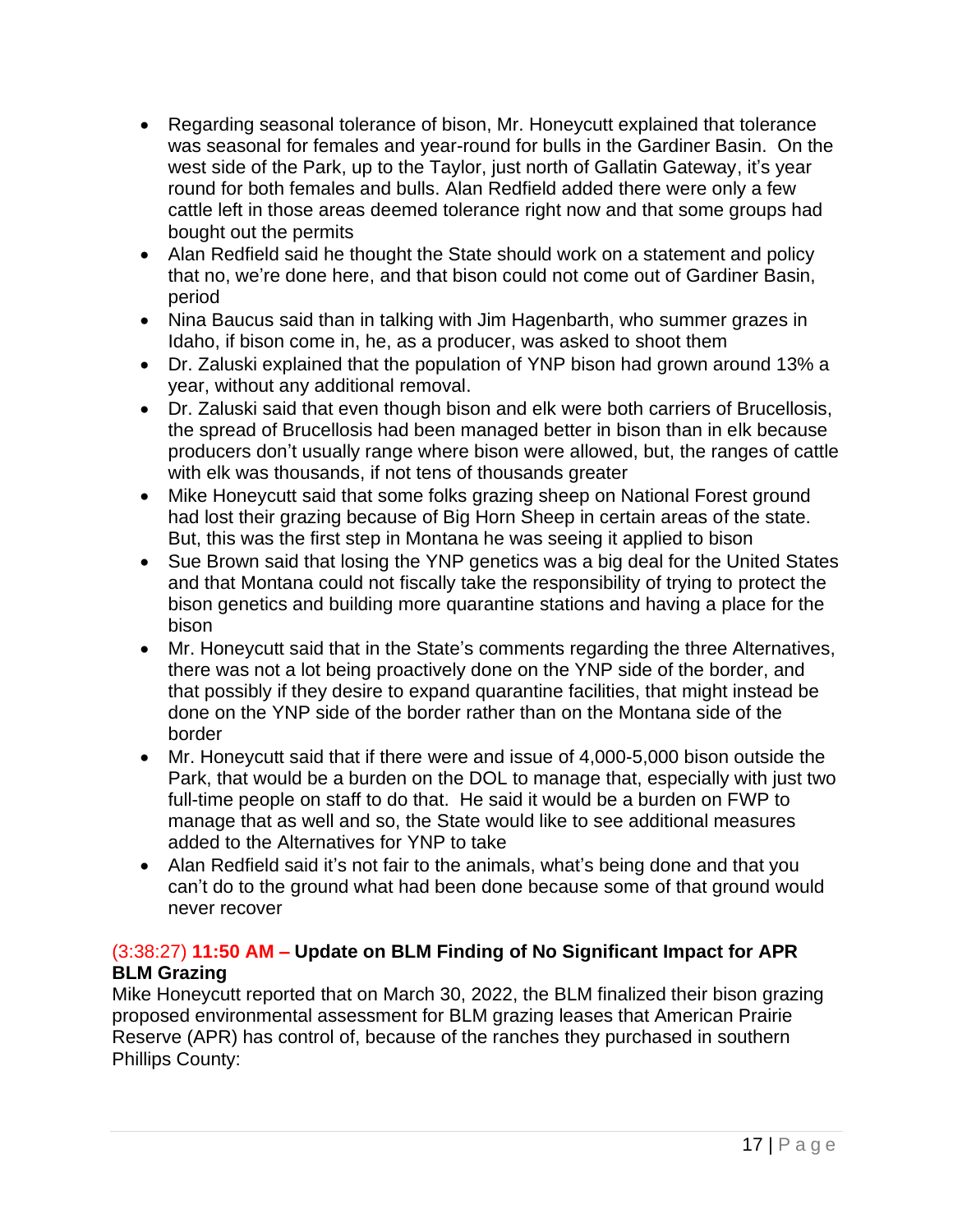- Mr. Honeycutt said that BLM issued a finding of no significant impact which, the DOL, FWP, DNRC and the Governor's Office had a concern about that being inadequate
	- o Mr. Honeycutt said that the DOL had cited in their comments, an inadequate economic analysis, seeing almost 8,000 AUNs permitted use there that were going into a non-commercial use and what does that mean for the long-term economy of the Malta area and Phillips County
- Also cited in the comments, Mr. Honeycutt cited the DOL's concern with the complicated landscape potentially developing in that part of the state where there were domestic bison with APR, a potential of Tribal bison, possibly wild bison on the CMR Wildlife refuge, and how do you manage that? Who would have jurisdiction of that?
- Alan Redfield said that in his figures for that particular range, based on the soil types, there was not room for the bison and the elk both on the APR landscape
- Mike Honeycutt said that although the APR had some serological Brucellosis suspects, through another test, that was confirmed negative. He said that the APR veterinarian declared their bison to have a clean bill of health

## (3:47:37) **11:59 PM LUNCH**

## (3:48:45) **12:31 PM RECONVENE**

## **PREDATOR CONTROL**

(3:48:58) **12:32 PM**

Mike Honeycutt announced that Dalin Tidwell was on vacation and that George Edwards was not able to attend the BOL meeting today

## (3:49:58) **12:33 PM – Predation Claims Report and General Updates**

Mike Honeycutt gave highlights of George Edwards' Predation Claims Report from the Livestock Loss Board (LLB):

- Mr. Honeycutt explained that there were low numbers on this report, typical for this time of year
- Every year, Mr. Honeycutt said, Mr. Edwards received late claims, but, in November of 2021, the LLB received a claim from April 2019 that he just added to the 2021 numbers
- 2021 looked to be a record year in predation numbers and predation claims paid out by the LLB
- Mr. Edwards, according to Mike Honeycutt, wanted the public to be aware that the LLB had adequate funding to pay off claims
- In looking at the 2021 totals, predation claims payments were just shy of \$346,000, with majority of that being cattle, \$149,000 being paid of sheep and \$30,000 being paid on goats and other species payments were less than \$5,000
- Mr. Honeycutt said there was a high number of mountain lion kills on sheep and that bear predations were overtaking wolf predations in what was being paid out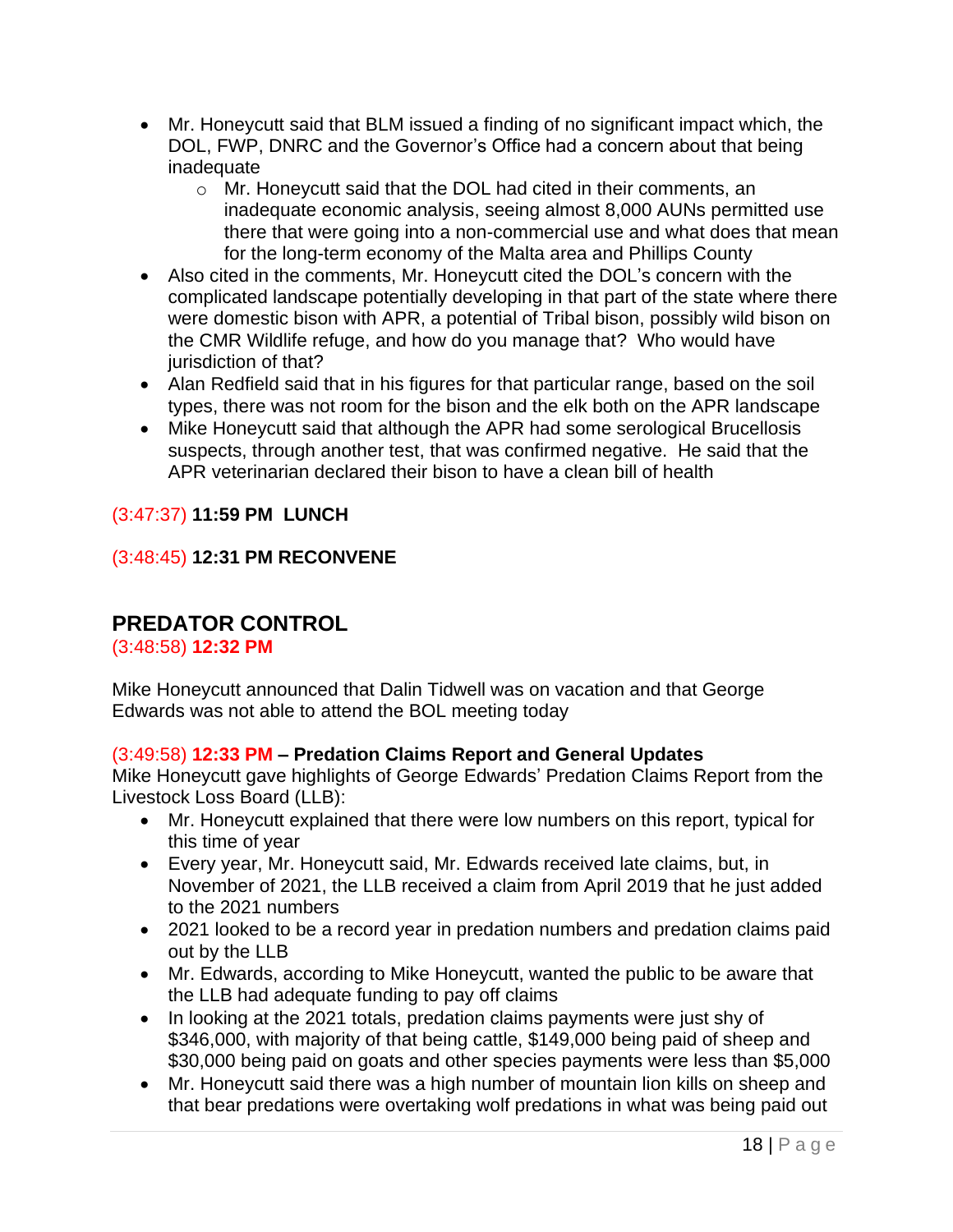o Nina Baucus thought that possibly people were just getting used to applying for predation claims on mountain lions and that could be why there were more claims reported for them

## **COMMENTS FROM THE PUBLIC ON NON-AGENDA ITEMS/COMMENTS FROM PRODUCER ORGANIZATIONS**

#### (3:56:30) **12:39 PM**

Gene Curry said there were some public on the ZOOM that wanted to comment:

- Mr. Curry requested that the comments made be totally respectable and not made personal
	- o Mr. Curry also reminded the public that the LLB was totally independent from the BOL and had no authority over them
- Trina Jo Bradley, Executive Director of the Rocky Mountain Front Ranchlands Group introduced herself
	- o Ms. Bradley said she lived in northern Montana on the Rocky Mountain Front
	- o Ms. Bradley reported that she had shared all of her correspondence with Mike Honeycutt and the Governor's Office and hoped that Mr. Honeycutt had shared it with the BOL.
	- o She said there were many people concerned about what was happening with the LLB right now and thought that a higher level of awareness was needed
	- o Mike Honeycutt said that the information that came in from multiple folks had been shared with the BOL as he received it
- Linda Owens, Project Director for the Madison Valley Ranchland Group said that all had received the letters and that it needed to be brought to their attention so none of them would get blindsided by their fellow ranchers or the public
	- o Ms. Owens said that it was good listening to the meeting discussion and that the Bol was doing a great job
	- o Mike Honeycutt said that Ms. Owens was one of the people he had received a letter from
- Alan Redfield said that he received a text from Kraig Glazier, of the USDA Wildlife Services and he thought the DOL's newest helicopter would probably not be ready until July

## **EXECUTIVE OFFICER UPDATES AND DISCUSSIONS (Continued)** (4:01:21) **12:44 PM**

#### (4:01:21) **12:44 PM – Department Salary Analysis, Process Requirements for Salary Adjustments, Snapshot**

Mike Honeycutt said that Nina Baucus had expressed that it had been about two years since the DOL did a salary analysis: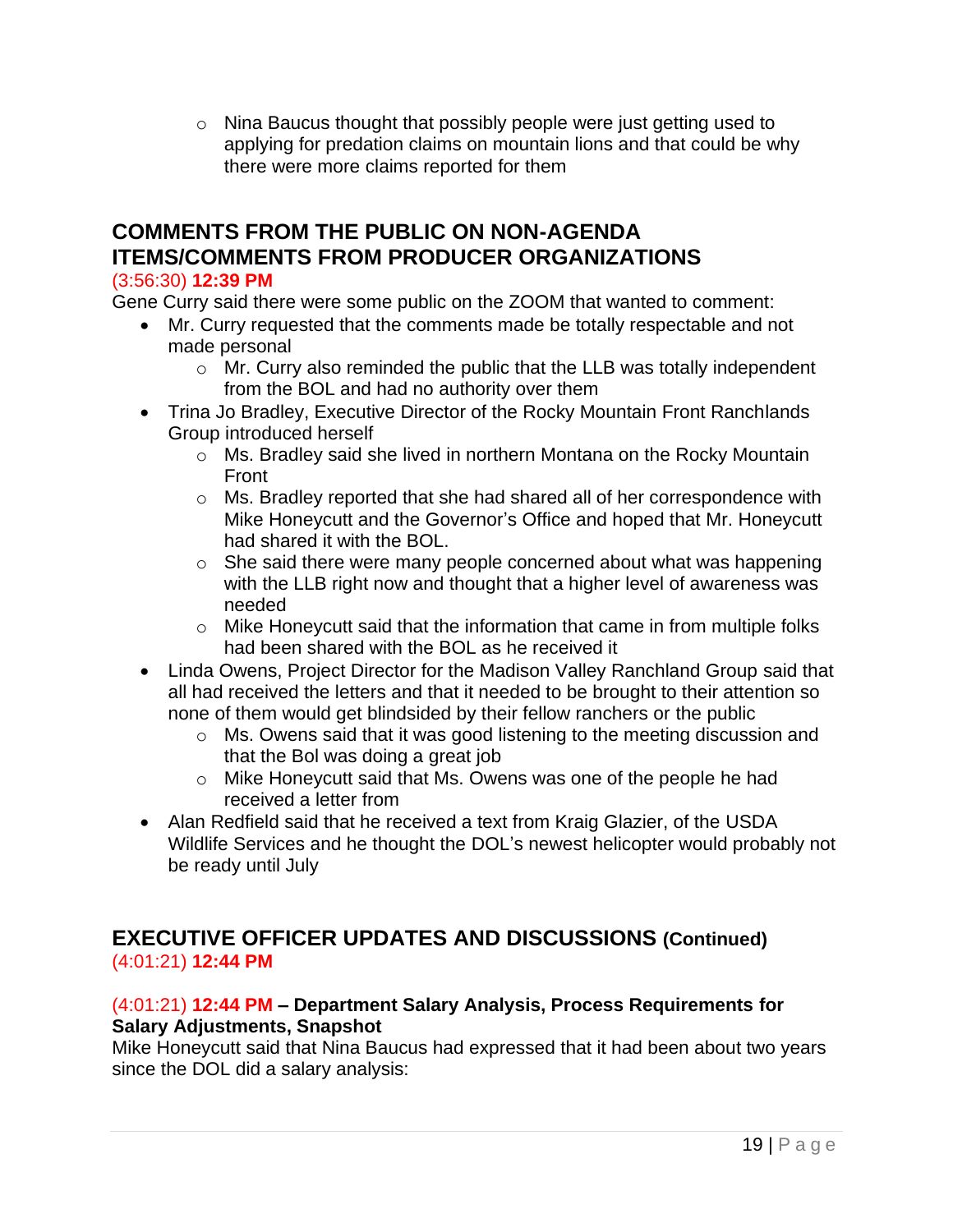- Mr. Honeycutt said that salary analysis was typically done about this time of year to prepare for the next biennial budget and for Snapshot
- Mr. Honeycutt explained that the EPP budget requests was where new FTEs were requested and that Snapshot was where requests for plussing up salaries was requested. Snapshot was due on July 12, 2022
- November 15, 2022 was the date Mr. Honeycutt said all classified State employees were to receive a 55-cent raise that had been decided by the Legislature-approved budget. They had received no raise the previous year
- Mr. Honeycutt explained that the BOL had set salaries typically, at 80% of the market midpoint, except in the case of highly-specialized or competitive positions, such as at the VDL. He said that the DOL was the only Department in State Government that hired a job classification of Livestock Investigators
- Although there was no need for a decision on salaries to be made that day, Mr. Honeycutt wanted to give the BOL a chance to "ruminate" on the salary figures he provided to them
- Mr. Honeycutt reviewed the salary levels of what he felt were the greatest risks in the DOL at the time to get to the 80% of market midpoint salary range. Those positions were the Compliance Specialist, District Investigators and the Market **Supervisors**
- Mr. Honeycutt said he was told that the new administration was working on some things with a master contract with unions that would help alleviate some of the concerns of having contract negotiations be scheduled during off-years from the biennium
- Brian Simonson had done research, Mr. Honeycutt said, on the DOL hiring a staff attorney and that would be in the neighborhood of \$110,000-\$130,000 per year or possibly more. Through Agency Legal Services, the DOL pays \$130-\$140 per hour for Attorney time and \$70 an hour for Paralegal time
- Mr. Honeycutt said an FTE would be repurposed and that attorney could possibly be the Rule Reviewer and act as the Public Information Officer, handling public records requests

Gene Curry said that he thought the new Director at the Department of Agriculture was making in the neighborhood of \$15,000 more per year than Mike Honeycutt was making, and he asked the BOL if they would like to move ahead with a decision on raising Mr. Honeycutt's salary:

• Brian Simonson said that to get Mike Honeycutt's salary to match the Director of the Department of Ag's salary, it would have to be increased by \$7.70 per hour

## **MOTION/VOTE**

#### (4:43:33) **1:26 PM**

**Sue Brown moved to approve a salary increase for Mike Honeycutt to \$62.50 per hour. Alan Redfield seconded. The motion passed.** (This motion was rescinded)

The motion was requested to be rescinded in order for an effective date of the raise to be added to it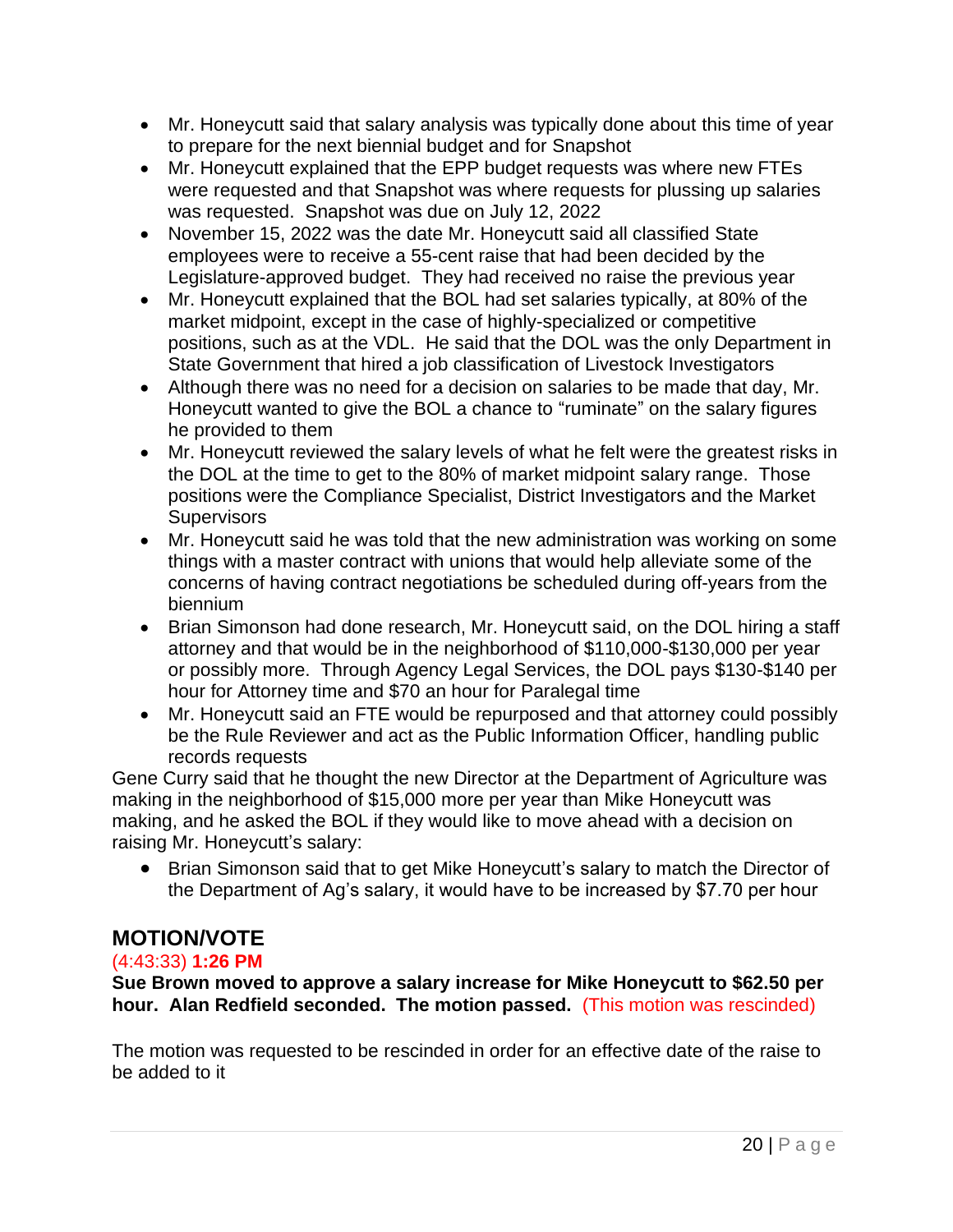## **MOTION/VOTE**

#### (4:51:01) **1:34 PM**

**Alan Redfield moved to rescind the previous motion regarding the pay raise of the Executive Officer. Jake Feddes seconded. The motion passed.** 

## **MOTION/VOTE**

#### (4:51:36) **1:35 PM**

**Sue Brown moved to approve a salary increase for Mike Honeycutt to \$62.50 per hour, effective May 7, 2022. Alan Redfield seconded. The motion passed.** 

## **MOTION/VOTE**

#### (4:53:45) **1:37 PM**

**Alan Redfield moved to approve a salary increase for the five job codes discussed by the BOL, raise the top two to 80% of the market midpoint and raise the bottom three to the average of the State. Ed Waldner seconded. The motion passed.** 

It was decided to wait on discussion of hiring a staff lawyer until more number crunching could be done

## **BRANDS ENFORCEMENT DIVISION**

#### (4:59:28) **1:43 PM**

#### (4:59:28) **1:43 PM – Brands Division Appeal – Ed McCauley, Horse Estray**

Mike Honeycutt reported that Ed McCauley was with them today and that the BOL had been given a copy of a letter from him, where Mr. McCauley had listed several points:

- Mr. Honeycutt said that Point 1 listed by Mr. McCauley was to do something with the Investigator that missed the brand on the horse
- Point 2 was to do something with that individual's Supervisor
- Point 3 was loss of use of the horse for 18 months (potential monetary compensation) and feeling an apology was warranted
- Mr. Honeycutt said he had no issue with writing an apology for missing the brand and the things that set the whole thing in motion over the course of two years. He said he'd put that in an official communication for Mr. McCauley as to what the DOL had done or the things his situation had caused to change for the DOL
- The Bar-One-Bar, according to Mr. Honeycutt, put on an estray animal was the law and shall means it was to be done in every case
- Mr. Honeycutt said the horse should not have been left in the possession of someone else and that adjustments had been made on the staff to not do that
- Mr. McCauley said that the more he looked at the situation, everything was done wrong and they were just left out in the cold and were just hopeful that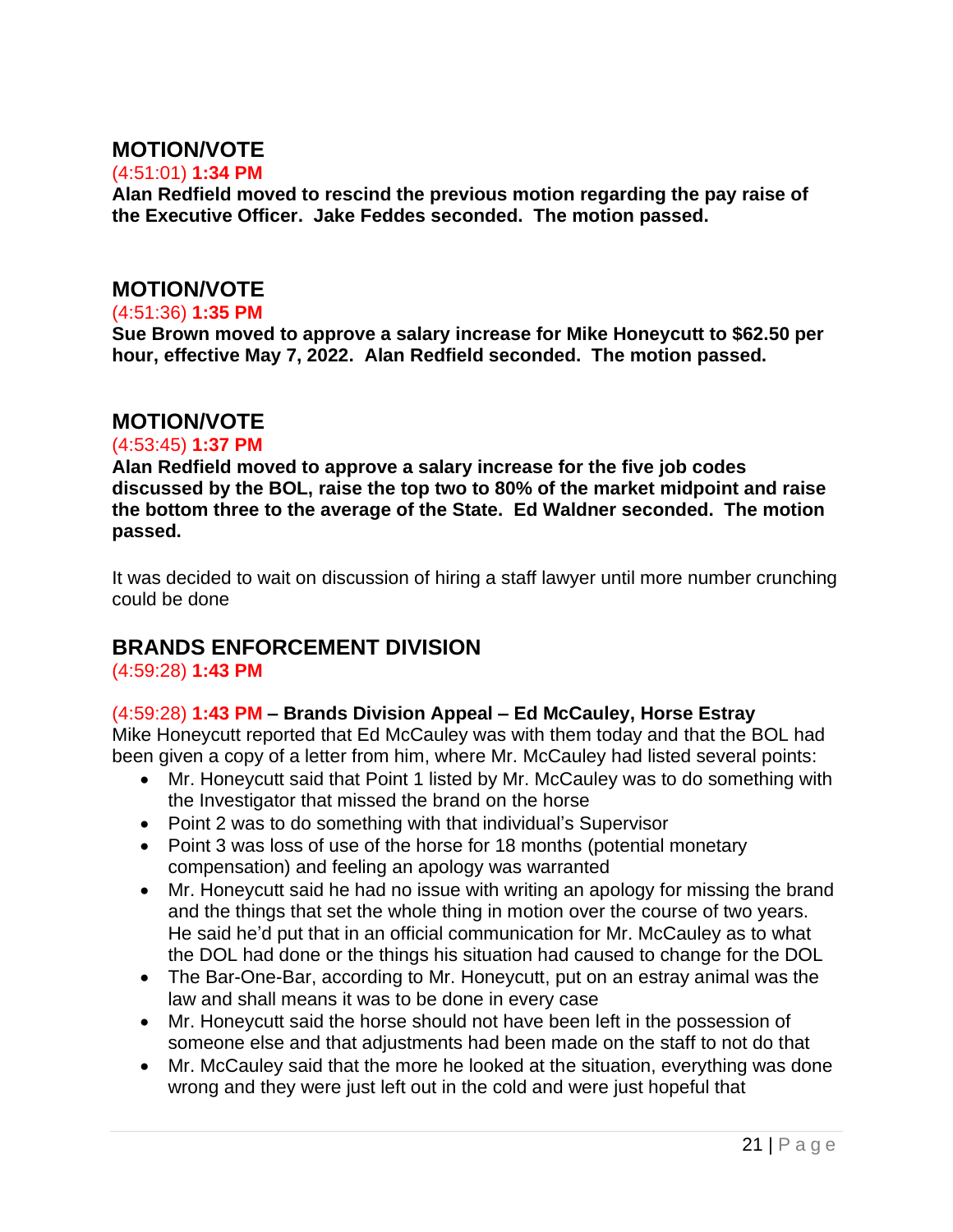someplace down the line their horse would turn up because they were unable to find it

- He said the horse was found within a half mile of their property but it had been advertised as being 11 miles south of Boulder. Mr. McCauley said he didn't know how his horse got into a cattle guard, but it was injured when it was found
- Mr. McCauley said that the procedural stuff that the DOL was supposed to do when an animal was defined as an estray wasn't done and that there was no contact with the local Stock Inspector
- Mr. McCauley said the horse was picked up on October 15, 2019 and was sold on November 5<sup>th</sup>. He added that he noticed it was missing December 8<sup>th</sup>, from a big pasture where they run their horses
- Mr. McCauley said an apology hadn't been extended from the DOL and maybe they were due some compensation for the loss of their horse, but giving the DOL a number was pretty hard to do
- Mr. McCauley said he thought there needed to be some changes in the DOL and how they go about this stuff
- Some members of the BOL asked about the horse's brand being haired up at the time it was found
- Mike Honeycutt said he would dispute Mr. McCauley and that the Sheriff's Office was notified, the public notice was a legal notice put in the paper and that you can't control how they read in the paper. Regarding the proximity, Mr. Honeycutt pointed out that the horse had been in that same location for the last two years, prior to any contact with Mr. McCauley. The people whose property the horse was found on were the people who bought the horse at the auction
- Sue Brown explained the procedure that the State needed to go through regarding firing of employees. Mr. Honeycutt said because of that procedure, there were certain things that needed to be addressed internally and was not appropriate to go into detail in a public setting
- Mr. McCauley said that he paid \$428 to the people who had purchased his horse for the vet fee but did not take any bill of sale from them, even though they offered
- Jake Feddes thought that paying Mr. McCauley something would help rectify the situation

## **MOTION/VOTE**

#### (5:28:21) **2:11 PM**

**Jake Feddes moved to pay Mr. Ed McCauley \$500 for loss of use of his hors for 18 months. Greg Wichman seconded. The motion passed.** 

(5:31:03) **2:14 PM RECESS**

(5:31:16) **2:23 PM RECONVENE**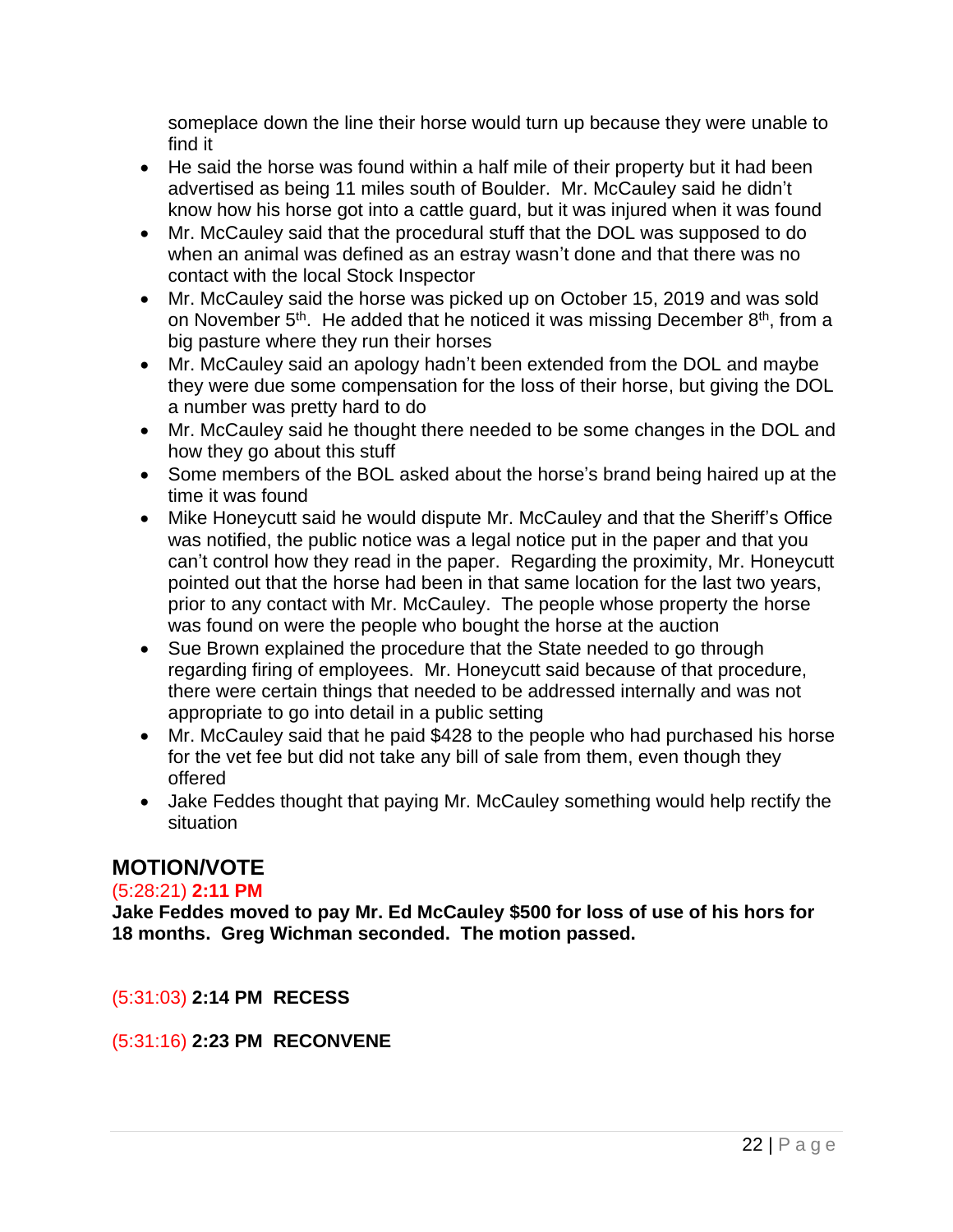## **BRANDS ENFORCEMENT DIVISION (Continued)**

(5:31:20) **2:23 PM**

#### (5:54:04) **2:24 PM – ESTABLISH RULES FOR HORSE OWNER AMNESTY MCA 81-10**

Ty Thomas presented the proposed changes that had been put together by Ethan Wilfore regarding Horse Owner Amnesty, MCA 81-10:

- Mr. Thomas said that Horse Amnesty was in place, but that this request would be to set a Horse Amnesty Fee into rule
- Mr. Honeycutt said that currently, there was no fee established at all, and that if someone turns a horse in, technically, the DOL could not charge them anything. He said that he thought the statute gave the one surrendering the horse immunity from being charged with animal cruelty
- The proposed rule also contained procedures regarding surrendering the horse and adoption of the horse, such as transporting the horse to a licensed market, doing a change of ownership inspection and paying the DOL a surrender fee that was set by the BOL
- The surrendered horse would be advertised for adoption or sale for a period of 10 days, unless the horse gets claimed back by the original owner, and the State Stock Inspector determines if an exception should be made for the well-being of the animal
- Mr. Honeycutt explained that there were two fees being established, the surrender fee and the adoption fee
- Nina Baucus questioned allowing the original owner to take the surrendered horse back into their possession, in case it was going into a bad situation

## **MOTION/VOTE**

#### (5:44:45) **2:37 PM**

**Sue Brown moved to move forward in the rulemaking process, proposed new rules, as discussed for Horse Owner Amnesty, attached to MCA 81-10. New rules would include a surrender fee of \$25 plus the inspection fee; an adoption fee of \$100 plus market/department expenses and the removal of 2(b) regarding a horse claimed by the original owner. Nina Baucus seconded. (Jake Feddes dissented) The motion passed.** 

#### (5:54:06) **2:46 PM– Assistant Market Supervisor at BLS/Part-Time Market Inspector in Glasgow**

Ty Thomas said that Brands (5:49:59) **2:42 PM– OUT-OF-STATE TRAVEL REQUEST**

#### (5:49:59) **2:42 PM – International Livestock Identification Association (ILIA) Meeting in Fort Worth, Texas**

Ty Thomas requested that the BOL approve out-of-state travel to the ILIA conference in Texas for three participants to Fort Worth, Texas in July:

• Mr. Thomas said that going to this conference would be a help in building the ILIA conference to be held in Montana in 2024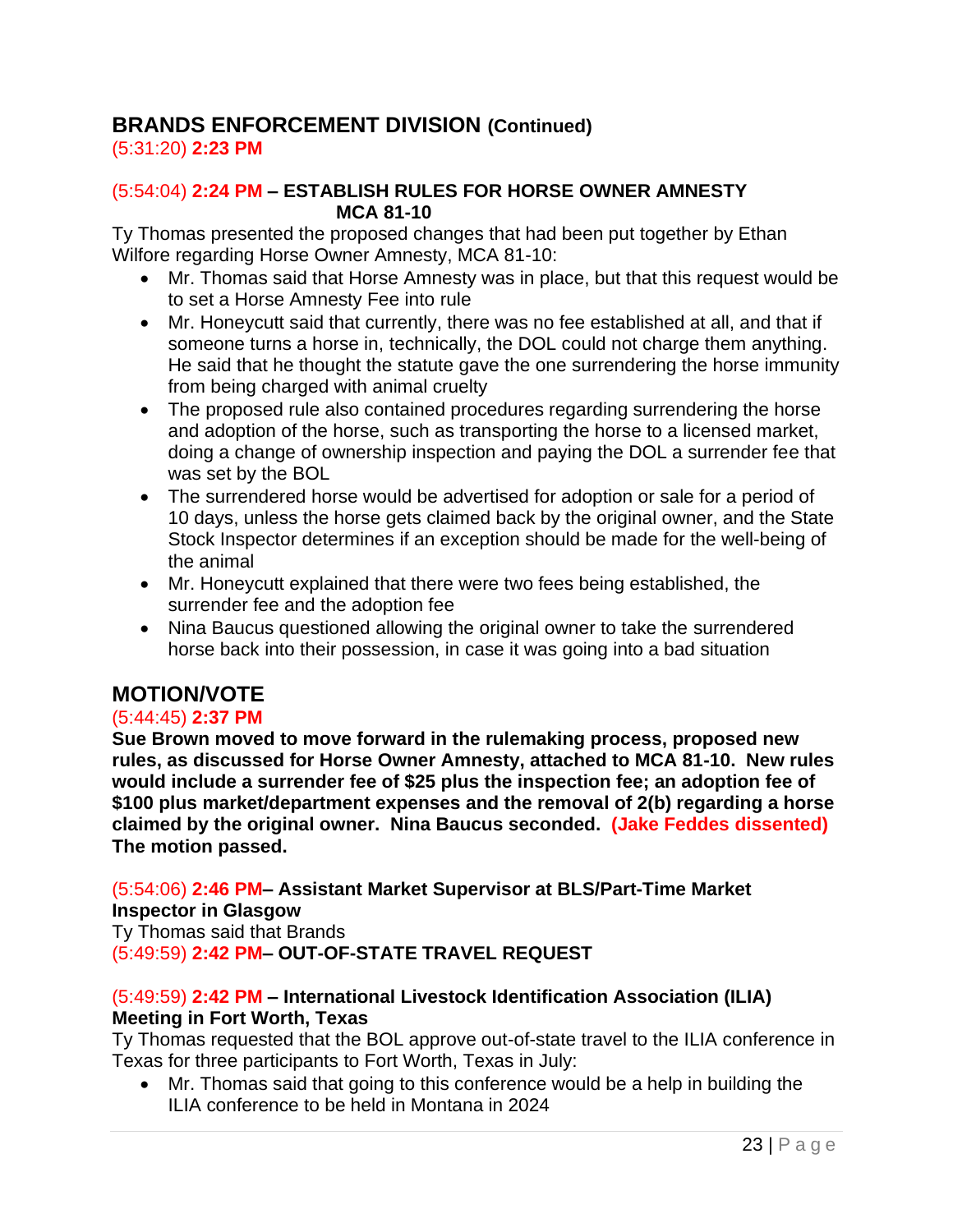- Mike Honeycutt said that that each year the DOL sends representation to this conference and that he and Ty, having passports, attended the conference in **Calgary**
- Funding to pay for this travel would be from brands inspection fees or per capita, with estimated costs around \$5,000 for all three participants

## **MOTION/VOTE**

#### (5:52:36) **2:45 PM**

**Ed Waldner moved to approve the out-of-state travel for three Brands Enforcement Division staff to attend the International Livestock Identification Association conference, July 17-20, 2022 in Fort Worth, Texas. Greg Wichman seconded. The motion passed**

#### (5:54:04) **2:46 PM– REQUEST TO HIRE POSITIONS**

#### (5:54:06) **2:46 PM– Assistant Market Supervisor at BLS/Part-Time Market Inspector in Glasgow**

Ty Thomas said that Brands would like permission from the BOL to hire an Assistant Market Supervisor at BLS and a Part-Time Market Inspector in Glasgow:

• Mr. Thomas said that Cindy Newman had retired from her Assistant Market Supervisor position at BLS and that the Part-Time Market Inspector position became open in Glasgow when that person moved into a District Investigator position

## **MOTION/VOTE**

#### (5:54:52) **2:47 PM**

**Sue Brown moved to approve the hire of an Assistant Market Supervisor at BLS and a Part-Time Market Inspector in Glasgow for the Brands Enforcement Division. Nina Baucus seconded. The motion passed**

#### (4:55:30) **2:48 PM – Discussion of Brands Administrator Opening**

Mike Honeycutt wanted to discuss with the BOL whether or not they wanted to make any changes to the existing job description for the Brands Administrator:

- Ty Thomas had graciously stepped in as Interim Brands Administrator, Mr. Honeycutt said, until the vacancy was filled. Mr. Honeycutt said that he was also helping during the transition, splitting up on some of the duties
- Mr. Honeycutt said that the document he was handing out was one he and Sheila Martin had put together showing the existing job description and he was wondering if anyone believed there was anything in that job description that should be updated or looked at
- Mr. Honeycutt explained that changes to the Brands Administrator job description would have to go through a reclassification process and that according to Policies and Procedures, the BOL was to be involved in Division Administrator hirings
- Nina Baucus wanted to be sure that IT experience was listed on the job description and the person have public relations ability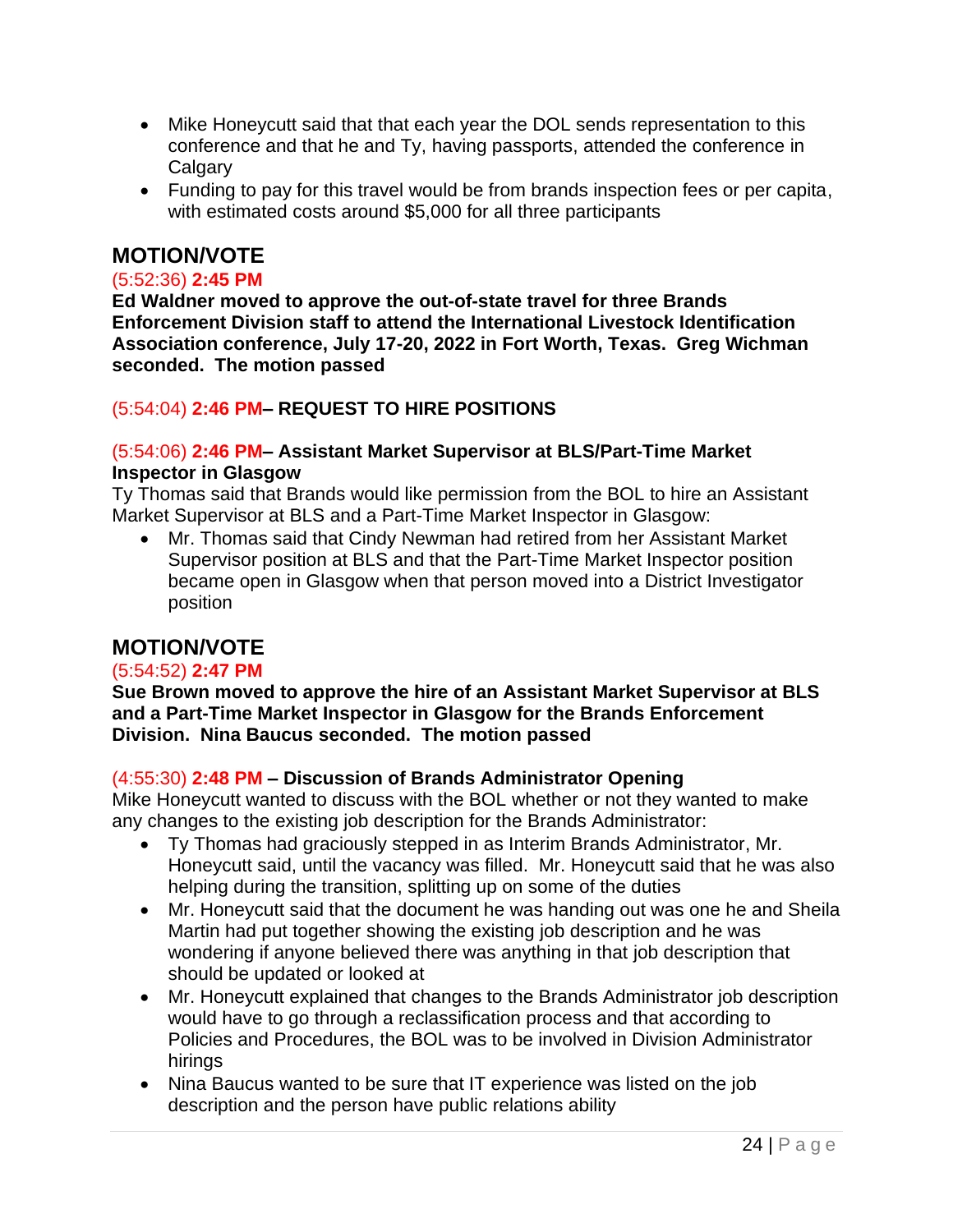• Mike Honeycutt said he could check into whether or not a full BOL interview of the candidates could be private rather than public, but that he was not targeting filling the position until after the first of the fiscal year so that some vacancy savings could be made

#### (6:04:03) **2:57 PM** – **VETERINARY DIAGNOSTIC LABORATORY**

It was decided to move the Veterinary Diagnostic Laboratory presentation ahead of the Animal Health Bureau presentation. Max Grebe, LPW Architecture updated the BOL on the Combined State Labs project:

- Mr. Grebe said that he had just come from a series of meeting with all of the Combined State Labs stakeholders that was held in Bozeman. As a result of those meetings, he said, although the Lab layout would generally stay as it stood now, there would be some changes in design to the project
- An addition to the project was the MSU Wool Lab, as MSU had decided to rejoin the project and had contributed funding towards that portion
	- o Max Grebe said that what he had perceived from the powers that be, was that MSU had allocated \$6 million towards the Wool Lab portion of the project, with \$4.5 million going towards the cost of construction
- Although the Combined State Labs project would be constructed on MSU property, Marina Little, Planning Manager for the State of Montana Architecture & Engineering Division, said that MSU would be leasing space from the VDL
- Max Grebe said that what he had perceived from the powers that be, was that MSU had allocated \$6 million towards the Wool Lab portion of the project, with \$4.5 million going towards the cost of construction
- Regarding a teaching perspective, Mr. Grebe said that the Wool Lab had a specific teaching lab space for wool-related activities. A large open conference room, a common area, about 1,200 square feet in size, would be part of the Combined State Labs structure and could be used for another teaching space
	- o Dr. Juda said that a proposed necropsy viewing area may not be a dedicated space, but the concept of having viewing into the necropsy could be shielded if something sensitive was going on and possibly, there could be an additional viewing station utilizing A/V
	- o Dr. Juda explained that with the Board-Certified Pathologists and Veterinary Biologists on staff, they would be qualified to teach necropsy courses. He added that in the ARPA application submitted for Federal funding for COVID dollars to help finance the DOL portion of the Lab, there was an education component within it
- Based on the amount of traffic going in and out of the Wool Lab, Mr. Grebe said there would be a second entry to the Wool Lab, dedicated to their functions
- Location of the new Combined State Lab building would be just north of the existing Marsh Labs, on a property that borders 19<sup>th</sup>. Mr. Grebe said that location had good utility access, having both sewer and water relatively close
	- o Mr. Grebe said they will be approaching the City of Bozeman and discuss the possibility of improving the Lincoln and 19th streets intersection, but, if that happened, who would pay for it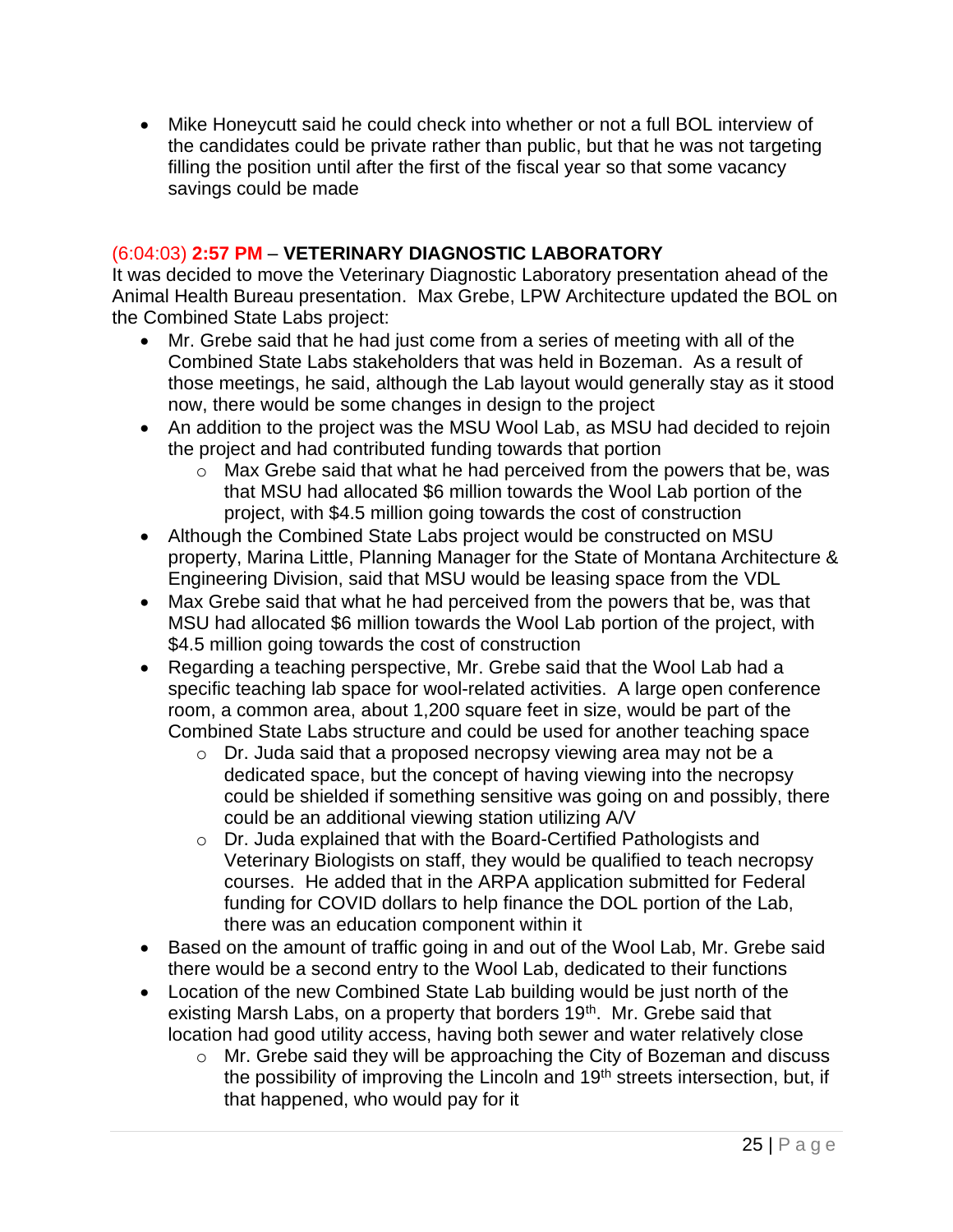- The design schedule of the Lab was about two months behind, not only because of the addition of the Wool Lab to the complex, but also establishing a site, Mr. Grebe said
	- o Another impact on the schedule of the Lab opening, according to Mr. Grebe was the construction cost escalation, and right now, he was thinking there would not be quite enough money for the project. Mr. Grebe said at this point, completing of the Lab design would be early spring of 2023 and groundbreaking in summer of 2023. Occupancy, originally planned for October 2024 would now potentially be in summer of 2025
	- o Marina Little reported that estimates on the construction projects they're doing were coming in 20%-30% higher than the original estimate and that there were a lot of State projects they've been unable to complete
- Max Grebe said that if FWP decided they wanted to be part of the new Combined State Lab project, they would have to tell them, sorry

## (6:30:30) **3:23 PM – FY23 NAHLN Financial Plan**

Dr. Greg Juda reported that the FY23 USDA NAHLN Financial Plan had been approved earlier that day:

- As a Level 2 NAHLN member, Dr. Juda said that the MVDL had been awarded \$150,000 to be used for NAHLN-related infrastructure spending, which could include salaries, travel, equipment, supplies, contractual services and other supplementary items
- Dr. Juda said he planned to utilize part of the money to replace aging equipment
- A tissue processor, to be mainly used in Histology and Pathology, would be replaced because it had experienced some glitches as of late that required service calls on short notice
- A dead air box unit, utilized by Molecular Diagnostics would be used in High Pathogenic Avian Influenza
- Aging incubators needed replacing
- A plate washer, which is specific for CWD testing would be replaced, helping to increase throughput
- Service contract expenses on all the new pieces of equipment would also be part of the award. Dr. Juda said he had found that signing up for three-year rather than one-year contract renewals was the most cost-effective
- LIMS enhancements were also added to the award, which were primarily three on-site visits for technical upgrades to the Veterinary Laboratory Information Management System

## **MOTION/VOTE**

#### (6:35:39) **3:28 PM**

**Greg Wichman moved to grant Dr. Greg Juda the authority to spend \$150,000 in NAHLN dollars at the MVDL as presented by Dr. Greg Juda. Sue Brown seconded. The motion passed.**

(6:36:36) **3:29 PM – MVDL Operational Update**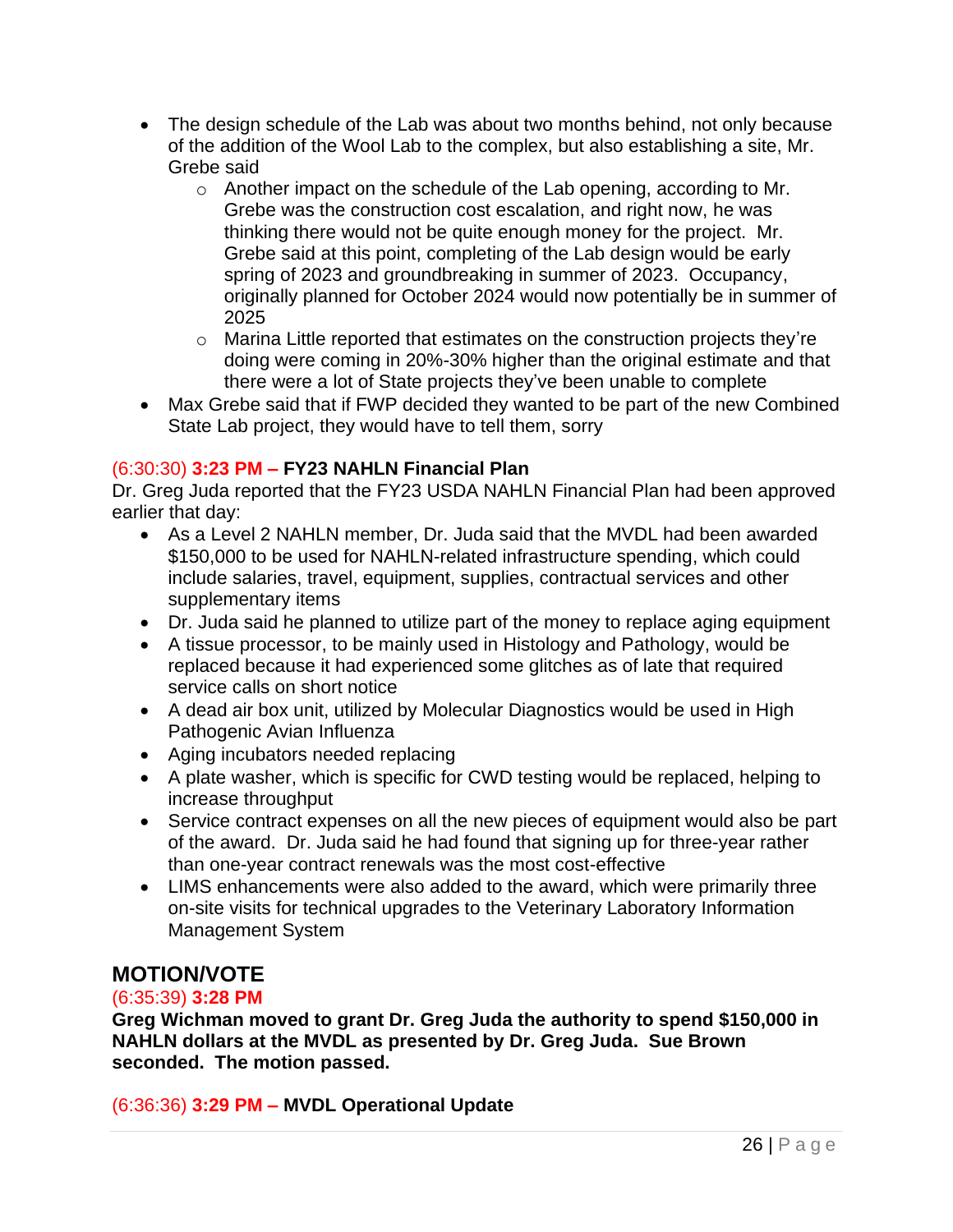Dr. Greg Juda said there were just a couple high-level items to bring the BOL up to speed:

- Dr. Juda was happy to report that the MVDL was fully-staffed, and with his threeyear anniversary at the MVDL being the next day, that was something he hadn't been able to say in three years
- Dr. Juda reported that the MVDL had been under fairly heavy obligations with the Avian Influenza outbreak, but, that even with the number of submissions they had been getting from FWP for wild birds found dead, he said that they had been able to keep their head above water
	- o Dr. Erica Schwarz was recognized by Dr. Juda for her excellent work in spearheading the Avian Influenza efforts
- Dr. Juda announced that they were currently screening 15 applicants to the Association of Public Health Laboratories (APHL) fellowship program, and if successful, that fellow would be able to work for a year at the MVDL at no charge to the State
	- $\circ$  Although the rent situation in Bozeman was challenging with an 18%-21% increase, year-over-year as of March, he said the APHL would also provide the fellow with a housing stipend to cover that cost
- Dr. Juda explained to the BOL that in running year-over-year Brucellosis test numbers, they were down 5,000 tests, representing \$15,000-\$20,000 in testing fee income. Regarding CWD testing, Dr. Juda said they were prepared to take on the increased supplies spend in order to get a return on test fees, and he expected to break even or even turn a few dollars. He added that he did want to be very careful that the producers in the state weren't footing the bill for something like CWD that didn't serve the livestock producers in the state
- Gene Curry requested that sometime in the future, that Dr. Juda do a compilation of the new tests that the BOL approved for the MVDL to show if the approval was a wise decision
- Mike Honeycutt explained that the if the MVDL was able to get to \$1.5 million in test fees this year, that \$143,000 negative currently showing could be turned into an almost \$300,000 positive. Mr. Honeycutt said that the MVDL started off each biennium with nearly a \$200,000 hole in the projections, but he wanted to give kudos to Dr. Juda, because in his six years at the DOL, Mr. Honeycutt said that if the MVDL reached the \$1.5 million in revenue, that was almost a doubling of the MVDL revenue from where it was in 2016

#### **ANIMAL HEALTH & FOOD SAFETY DIVISION REPORTS** (6:51:27) **3:44 PM**

#### (6:51:40) **3:44 PM - ANIMAL HEALTH BUREAU**

Dr. Tahnee Szymanski, Assistant State Veterinarian, introduced herself, saying that she had just four relatively simple items to present to the BOL

#### (6:51:47) **3:44 PM – Brucellosis Update**

Dr. Tahnee Szymanski updated the BOL on Brucellosis in the state: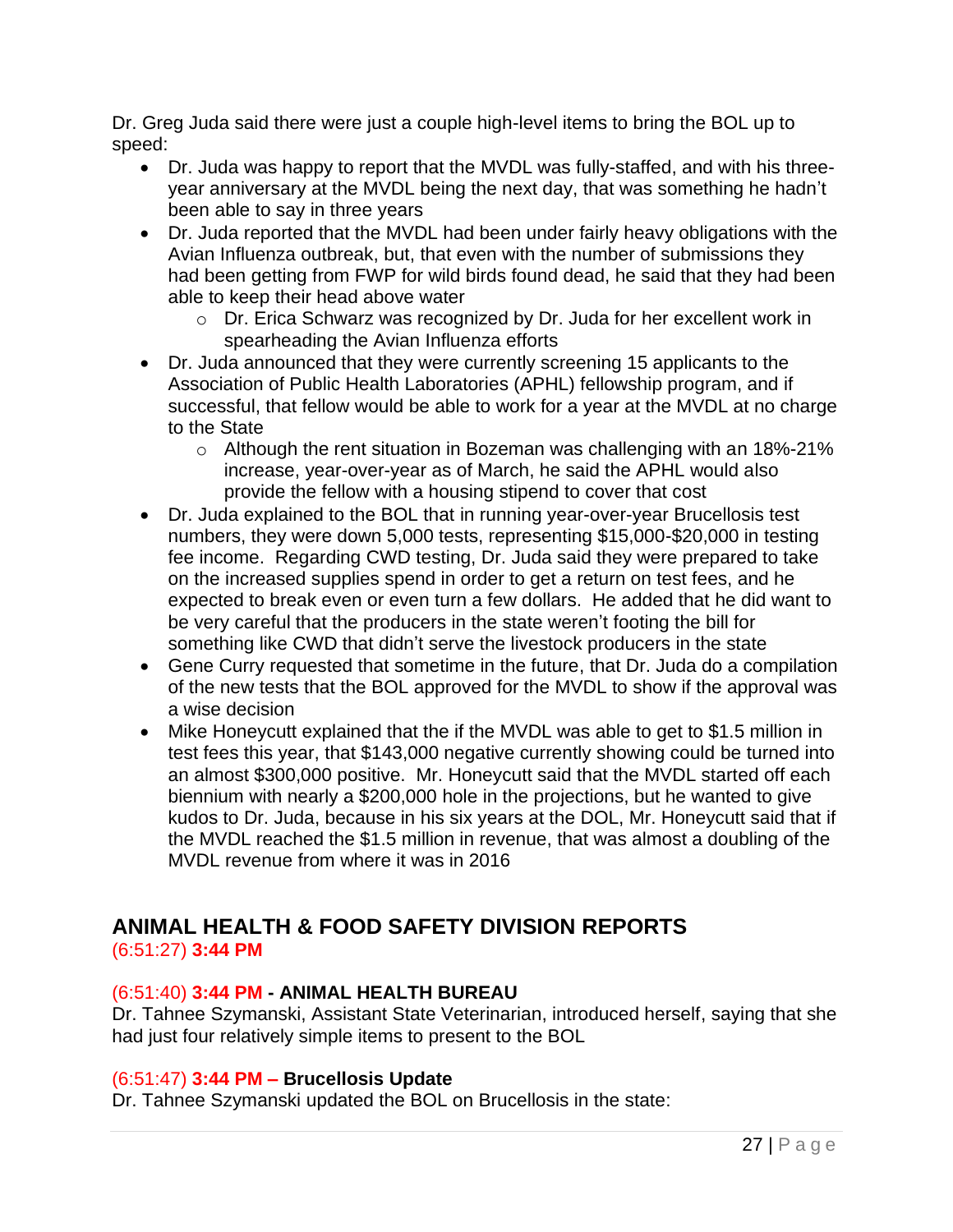- Since the first of the year, Dr. Szymanski said there were two infected herds confirmed in Montana, one in Gallatin County and one in Madison County
- The Gallatin County herd had been released from quarantine, completing parturition after calving test at the beginning of April and will need to do an assurance test in the fall
	- o Of the eight adjacent herds identified, all were notified and four remained under quarantine
	- o With calving season coming up, Dr. Szymanski didn't expect a lot of the Brucellosis testing to happen until around branding time
- The Madison County herd was waiting for post-calving tests, which was expected to happen in mid-June. If no other positive animals were found at that time, that would be their quarantine-releasing test
	- o All of the adjacent herds to the Madison County her had been identified and completed testing
	- $\circ$  One group of heifers that were moved under quarantine to a location outside of the DSA with a negative test were slated to be spayed this coming weekend, Dr. Szymanski said, and that would take them out of the program

## (6:53:17) **3:35 PM – Request to Hire Animal Health Program Veterinarian**

Dr. Tahnee Szymanski requested permission to hire a Brucellosis Program Veterinarian:

- Dr. Szymanski explained that Dr. Eric Liska recently took a new position with private industry and his position was vacant
- The position was responsible for responding to non-negative tests at the VDL, working with DSA producers, conducting epidemiological investigations, field work as needed and assisting with many of the DOL's internal programs, such as the Johnes program, TB testing, seasonal programs and answering import/export questions
- Dr. Szymanski explained that the PD would be updated to better quantify some of the non-Brucellosis related tasks the position could potentially be responsible for. She said that the position would be considered a Program Veterinarian with the primary responsibility being the Brucellosis program
- Nina Baucus requested that the job description included that the person have actual practice in the field. Dr. Szymanski said that it was loosely included in the job description, recommending three years of previous practice experience

## **MOTION/VOTE**

#### (6:56:26) **3:48 PM**

**Alan Redfield moved to approve the hire of an Animal Health Program Veterinarian in the Animal Health Bureau. Jake Feddes seconded. The motion passed.**

(6:56:46) **3:49 PM – Highly Pathogenic Avian Influenza Update**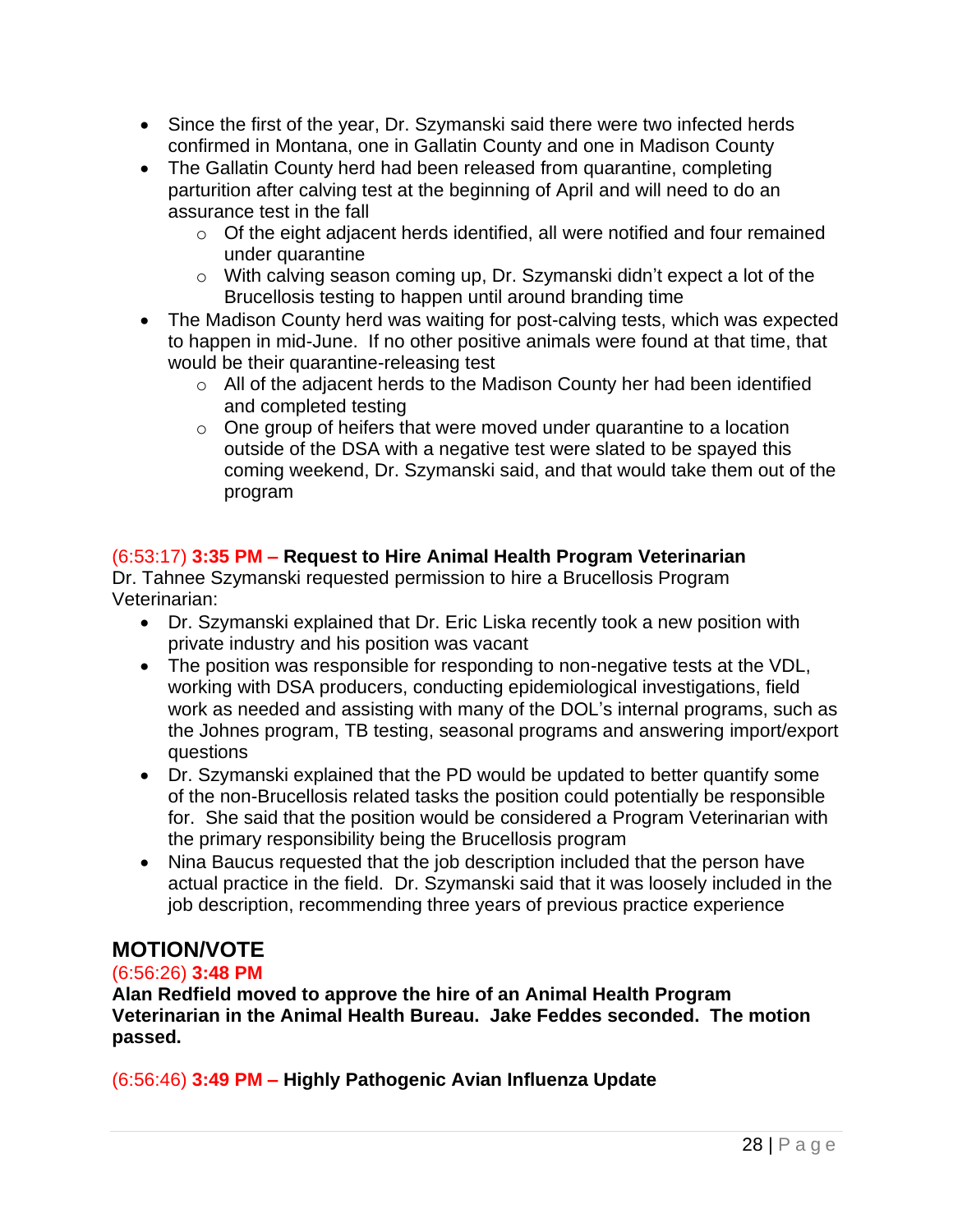Dr. Tahnee Szymanski updated the BOL on the High Pathogenic Avian Influenza situation in Montana:

- Dr. Szymanski said that nationally, High Path AI was in around 27 states and as of an hour ago, there was confirmation of eight flocks affected by it in the state – Gallatin, Fergus, Pondera, Missoula, Glacier, Cascade, Toole and Judith Basin **Counties**
- Dr. Szymanski explained the general process, once High Path AI is confirmed in a flock
	- $\circ$  The flock is placed under quarantine
	- o All the remaining birds on the property have to be depopulated
	- $\circ$  A disposal process must take place that includes the removal of the litter from those houses, due to the viral load it could carry. Dr. Szymanski said that burial had been utilized for most of the disposal
	- $\circ$  A fallow period of 150 days where no poultry can be brought back onto the location. The fallow period can be shortened if the property goes through an active cleaning and disinfection which can include a wet scrub with a disinfectant that's effective against AI, or a heating cycle where a temperature of over 100 degrees is maintained in the house for 7+ days. All of the methods above, Dr. Szymanski said, should inactivate all of the virus
	- o An environmental sampling process is then done
- Dr. Szymanski said that USDA had negotiated with our trading partners, Dr. Szymanski reported, and said that the response to AI would be complete depopulation of all birds on a location where it was detected
- Dr. Szymanski said that they are trying to make the argument with USDA that folks who work in the layer barn don't work in the fryer barn and might be considered separate, but hadn't made great progress on that, so far
- Dr. Szymanski reported that both she and Dr. Zaluski and the Colonies had a call with USDA that same week regarding the direction they want to move in should High Path AI be found in additional Colony flocks
- According to Dr. Szymanski no layer barn had yet been affected and she thought it might be because of how they were managed
- Ed Waldner said that mallard ducks one Colony was raising for Fish and Game got in with the fryers and that was where the disease started. He said that the layer barn and the litter barns were negative, but USDA said that all had to be gotten rid of because of being on the same premises
- Gene Curry reported that there were dead snow geese at least every other pass while he was seeding. Dr. Szymanski said that the wild waterfowl were what primarily transported High Path AI across the landscape
- In Wildlife Services' surveillance of wild birds, Dr. Szymanski said they typically carry a Low Path strain, which occasionally mutates into a High Path strain that cycles its way through. She hoped that as the weather warmed up and the migratory season ended, the disease would come to a conclusion, because the virus does not do well in warm circumstances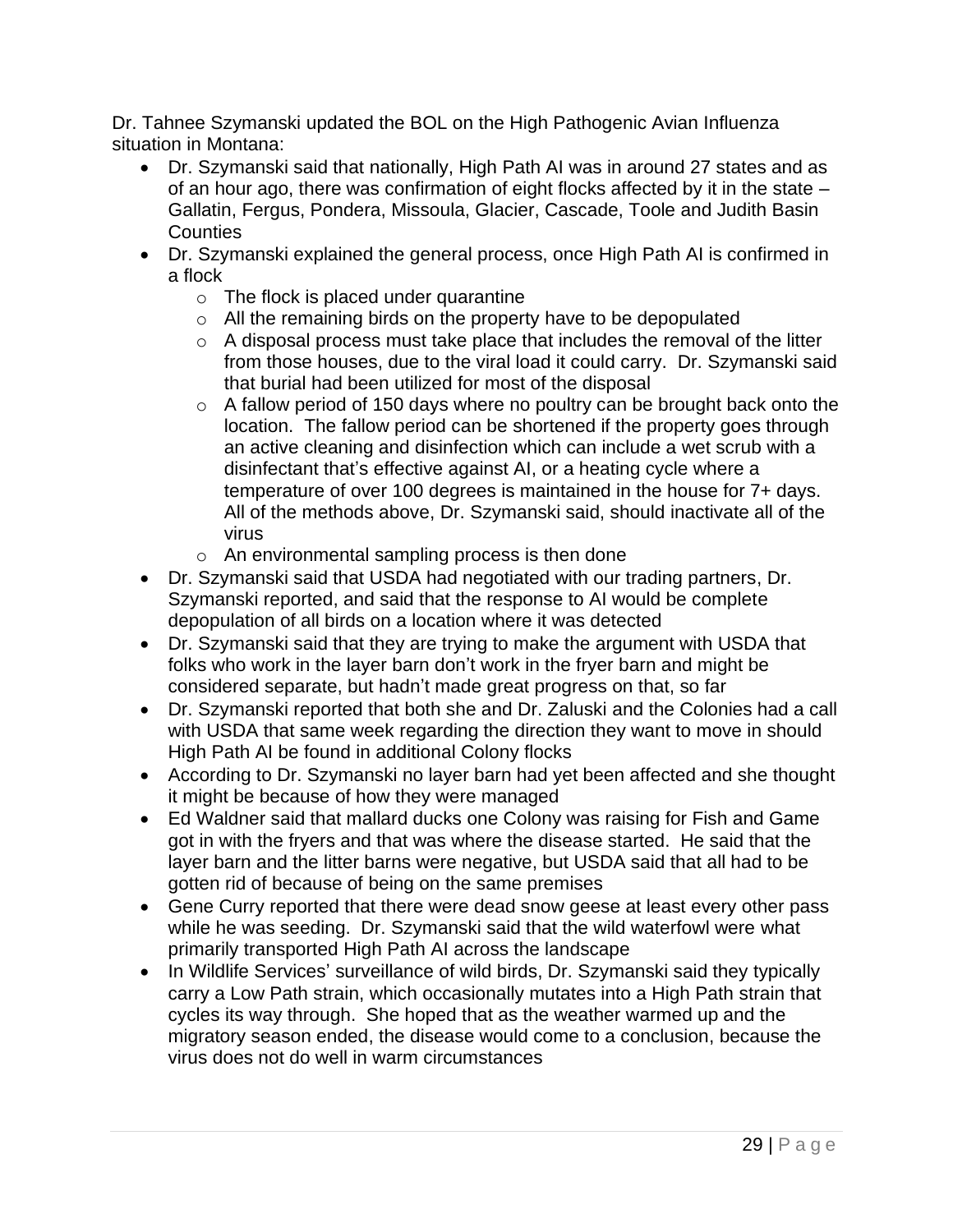- Dr. Szymanski said that the High Path AI strains were more capable of infecting domestic poultry with high mortality rates and that mortalities in ducks was atypical for the disease
- Alan Redfield said that he had read an article regarding sterilization of litter in affected barns using a propane heater that is driven through the barns. Dr. Szymanski said that USDA reported to them that the AI had not been diagnosed in birds less than 22 weeks of age, and they though that was because of the higher temperature kept in houses with young birds in them
- Dr. Szymanski reported that working pretty heavily with Brands field people, a 10-kilometer surveillance zone had been set up around all of the affected premises to help identify other poultry owners and surveille movement of poultry and poultry products. The DOL had also been coordinating with State and local DES as well to accomplish a lot of the work
- The affected Montana flocks, according to USDA were considered backyard facilities, as their threshold for a commercial facility was 75,000 birds

## (7:10:18) **4:02 PM – Request to Change Camelid Administrative Rule**

Dr. Tahnee Szymanski reported that this agenda item was added because of requests submitted to the office from a couple individuals from Montana. She had added two letters from producers stating the request to the BOL packet:

- Dr. Szymanski explained that the camelids affected in this rule would be llamas, alpacas and camels
- Current regulations, according to Dr. Szymanski, require negative Brucellosis and Tuberculosis tests for importation and most surrounding states don't have any sort of testing requirements for camelids to enter
- Dr. Szymanski said that the disease risk in those species for either Brucellosis or Tuberculosis was very minimal, and, in fact, she said a lot of the Tuberculosis tests were not validated for some of the species
- There were some respiratory pathogens and parasites that camelids could share with domestic livestock species, Dr. Szymanski explained, but, they were not in the regulated category

## **MOTION/VOTE**

#### (7:12:17) **4:05 PM**

**Nina Baucus moved to publish the proposed changes to import requirements for camelids listed in ARM 32.3.225-Camelids, as presented by Dr. Tahnee Szymanski. Sue Brown seconded. The motion passed.**

#### (7:14:56) **4:07 PM** – **MEAT & POULTRY INSPECTION BUREAU**

Alicia Love introduced herself as the Acting Director for the Meat & Poultry Inspection Bureau

## (7:15:15) **4:07 PM – CIS Progress**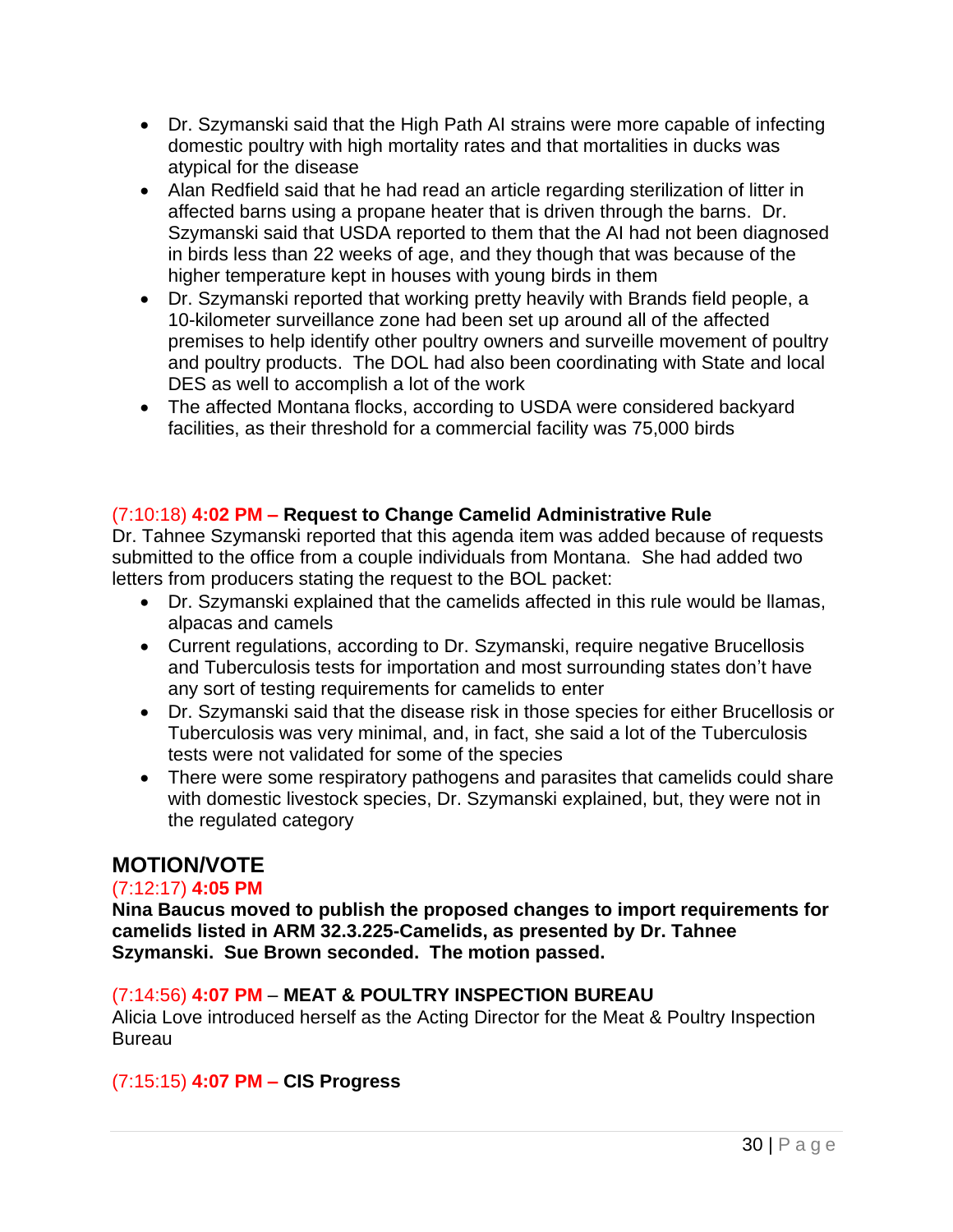Alicia Love updated the BOL on the progress of the Cooperative Interstate Shipment (CIS) Program in Montana:

- Ms. Love reported that an application had been developed for plants to enter the CIS program, along with a brochure and a Frequently Asked Questions document. She added that, although the brochure was not website-friendly, the Frequently Asked Questions document would be added to the website and the brochure would be printed for public distribution
- Three public sessions on the CIS Program would be held in Lewistown, Kalispell and Helena, Ms. Love reported, with space for 40 participants at each location
	- o Dr. Marty Zaluski added that the Helena meeting would be available on ZOOM as well so that people could attend remotely

#### (7:17:48) **4:10 PM – Hiring Update**

Alicia Love said that she wanted to discuss the continuing problem with vacancies in the Meat & Poultry Inspection Bureau:

- Ms. Love said that since the last BOL meeting, no progress had been made in filling any vacancies
- Although there was anticipation that the vacant Label Specialist position would be filled, the candidates for that position were internal, which would further exasperate the hiring problem
	- o Ms. Love said that the Label Specialist position wage was \$21.71 per hour and the Inspector wages were \$18.36 per hour
- Currently, Ms. Love said that there were three Inspector vacancies and she was concerned about the upcoming Fair slaughters, as some dates were looking troublesome
	- o Ms. Love said that one option to fill the additional inspections needed during Fair time with Supervisors, Compliance people and perhaps herself. She said that her last option would be to reduce services to the industry, which she would prefer not to do
	- o Federal Inspectors might be asked to help, but, Ms. Love said she understood that they were running thin on their Inspectors as well
	- o The Fair time in the state ran from the end of June until September and that 36 additional slaughter inspections were requested and possibly a few more plants might submit requests
	- o Jake Feddes said that 90% of the animals that go through the Fair go custom exempt. Mike Honeycutt said that in talking with Dawson County that there were some who have an impression that their first slaughter had to be done under inspected slaughter, but Mr. Honeycutt thought maybe they could be better educated about how to refine their process to make custom exempt a possibility
	- o Jake Feddes said to call up the Extension Agents and say, hey, this is a problem, we need to figure this out. Greg Wichman said, in Fergus County the animals get killed somewhere and then it gets scattered back out to all the custom exempt spots to "slice and dice," but, he said it could be done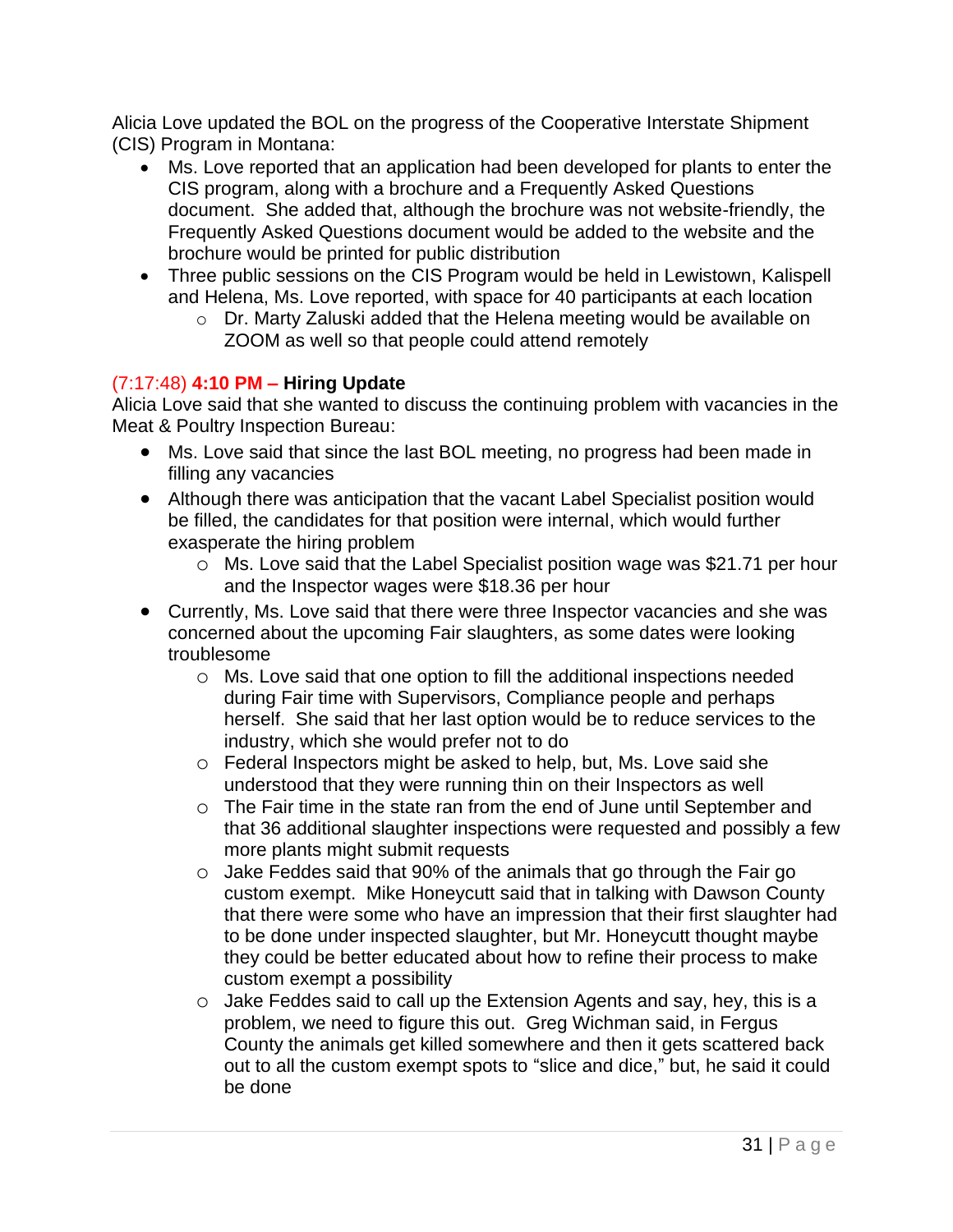$\circ$  Alicia Love said that she would brainstorm to see if some tension could be alleviated during the Fair season

#### (7:33:58) **4:26 PM – Request for Out-of-State Travel to Georgia**

Alicia Love requested from the BOL approval for the Meat & Poultry Inspection Bureau Chief to travel to the National Association of State Meat and Food Inspection Directors (NASMFID) Conference in Georgia in July:

- Ms. Love said that even though flight prices were volatile right now, she estimated that the cost to send one person would be \$1,678 for flight, registration and hotel fees that would come from the Meat & Poultry Inspection Bureau budget
- Ms. Love said that the conference was a good way for the DOL to find out what was going on with other State programs and to hear about USDA changes
- Mike Honeycutt said that this meeting is one that the DOL sends someone to each year and that was why it was included in the DOL's base budget

## **MOTION/VOTE**

#### (7:35:40) **4:28 PM**

**Alan Redfield moved to approve out-of-state travel for the Meat & Poultry Inspection Bureau chief to attend the National Association of State Meat & Food Inspection Directors Meeting in Savannah, Georgia on July 12-14, 2022. Sue Brown seconded. The motion passed.**

#### (7:36:34) **4:29 PM** – **MILK & EGG BUREAU**

Dr. Marty Zaluski told the BOL that he was still Interim Bureau for the Milk & Egg Bureau and would be sharing with them at the next BOL meeting the proposal for bringing the Milk & Egg Bureau and the Meat and Poultry Inspection Bureau together as one

#### (7:37:14) **4:30 PM – General Updates**

- Dr. Zaluski reported that the Milk & Egg Bureau would be getting a visit from an FDA Ratings Officer for Billings and Great Falls to review their processing plants.
- The review would also be an opportunity for Alex Dachs to get additional SRO training, even though Mr. Dachs might need to go out of state to complete the number of reviews of dairies and processing plants to get under his belt to be an SRO himself
- Gene Curry proposed to the BOL to set up a BOL meeting in Great Falls and also schedule a tour of that egg processing facility there, but, that probably wouldn't happen until winter time when people weren't quite as busy

### **CENTRALIZED SERVICES DIVISION REPORTS** (8:10:13) **5:09 PM**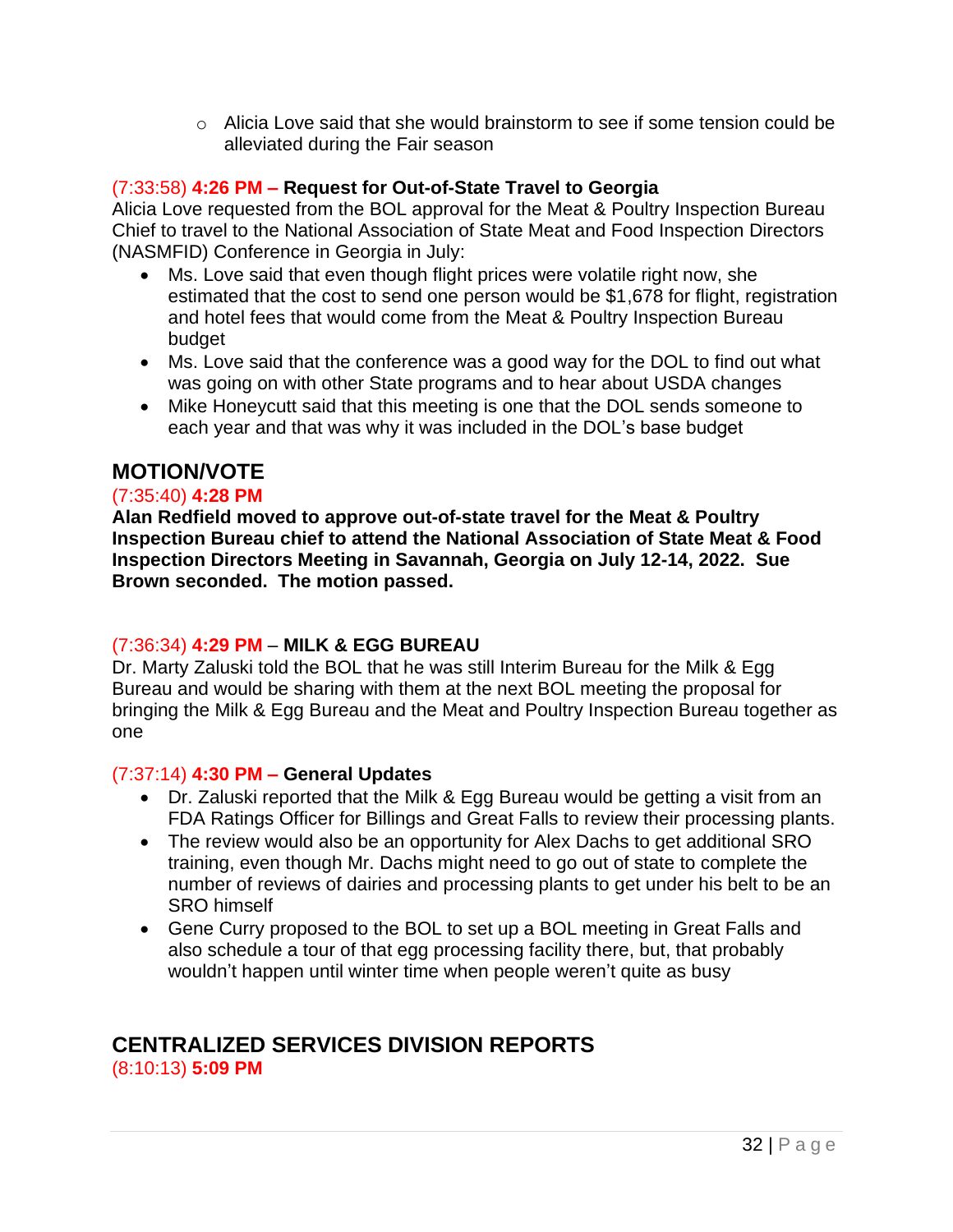Mike Honeycutt reported that Buddy Hanrahan's ITS Update was "Matt Damoned" again this month. Mr. Honeycutt apologized to Buddy, but said that time ran out for his ITS Update

## (7:41:03) **4:33 PM – FISCAL BUREAU**

### (7:41:03) **4:33 PM – Request to Hire Milk Control Accountant**

Brian Simonson reported that he was requesting to be able to hire a Milk Control Accountant:

- Although the current Accountant in the Milk Control Bureau hadn't put his retirement in writing, he had expressed several time that August 2022 would probably be his retirement date, and Mr. Honeycutt said that if someone wasn't hired and allowed to sit with him for a few months, the pain of him being gone would be felt by the DOL big time
- During the Board of Milk Control meeting that Mike Honeycutt and Brian Simonson attended, the Board felt the highest need at the moment was to hire another Accountant, and they proposed to do that as soon as possible to give adequate turnover
- Mike Honeycutt said that the plan is for the DOL to meet again early in June with the Board of Milk Control to discuss the next hire, because there is still a vacant Auditor position and Program Manager or Analyst position
- Linda Grady, who previously did auditor work for the Milk Control Bureau had come back to do some of the reports on the contract
- Mike Honeycutt thought that rather than a Program Manager, a Dairy Analyst should be hired who could do some of the number crunching and projections, someone with a heavy accounting-type focus

## **MOTION/VOTE**

#### (7:44:48) **4:37 PM**

#### **Sue Brown moved to approve the hire of an Accountant in the Milk Control Bureau. Nina Baucus seconded. The motion passed**

- Mike Honeycutt explained that the Board of Milk Control felt they had been missing was the industry analysis portion and that as a Bureau Chief, Chad was only supervising one person. They felt they needed someone to crunch numbers and provide information back to producers and back to the Board of Milk Control about how various actions they might take would affect the industry and they didn't need a Supervisor to do that
- Brian Simonson said that because of the performance audit review of taking the industry's temperature on what was being done with the quota system, he and Mr. Honeycutt came away from the meeting that there was some potential down the road for removing quota from the system through sale or transfer when people go out of business. The ability to adjust quota based on market conditions was rejected by the Board of Milk Control
- Mike Honeycutt said during the Board of Milk Control meeting, it was said that they did not mind paying additional fees for what they needed. Mr. Honeycutt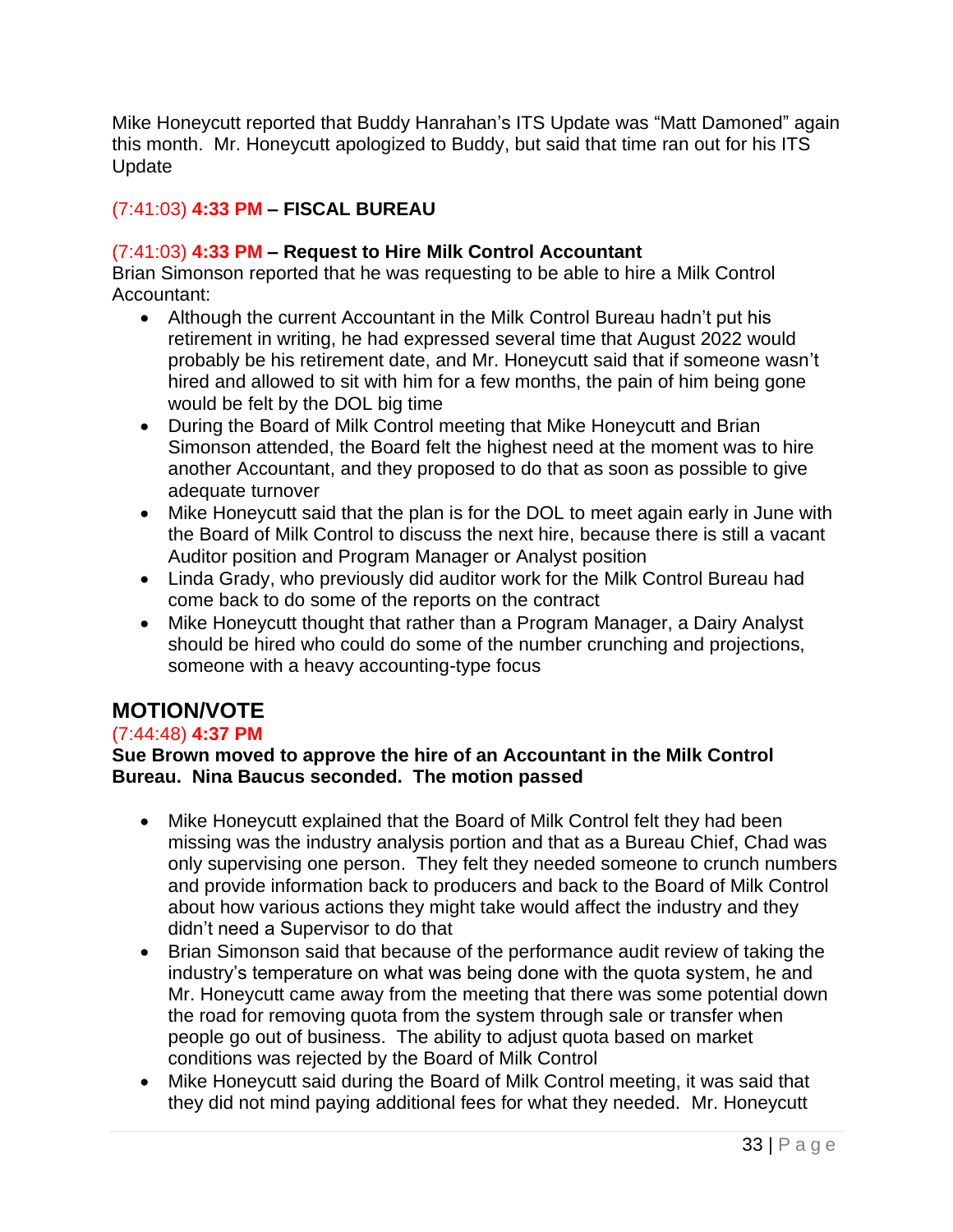said that he told one person after the meeting and said that he didn't feel additional feeds needed to be paid for Milk control staff but possibly additional fees to get at least one of the Sanitarian positions back

- Mr. Honeycutt said the DOL was trying to save on supervisory positions by combining the Bureau Chief for the Meat & Poultry Inspection Bureau and the Milk & Egg Bureau. But, he said, another Sanitarian was needed
- Nina Baucus said that the BOL needed to look at the dairy inspection fees because the cap was causing issues. Mike Honeycutt said that the dairies were fewer, but other people had picked up their cows and that now, more dairies were reaching the cap, because, no matter how much bigger they get, they never pay any more

## (7:56:36) **4:49 PM – Per Capita Fee Collections Update**

Brian Simonson updated the BOL on per capita fee collections:

- Mr. Simonson said that a correction needed to be made to the 2021 per capita fee collections number because it was last month's number. Instead of \$11,367, the number should be \$15,706, meaning the DOL was at 98.88% of last year
- Greg Wichman said, he expected it to be a lot worse. Nina Baucus asked if possibly a lot of those cattle that went out of state weren't paying per capita in the first place. Mike Honeycutt said that perhaps the DOL was not correct in what was assumed to have gone out of state
- Mike Honeycutt said that the DOL could possibly dig into some brand inspection or market report information to find out how many cattle went out of state
- Mr. Honeycutt said that perhaps people culled their herd earlier than they normally would have because of the drought and to be very careful how much you extrapolate
- Nina Baucus was it behooved the DOL to get a handle on the situation the best it possibly could, including how many left the state, how many were left and how many did not pay per capita
- Greg Wichman said in talking with a guy the other day, the man was a little bit more cynical saying that there was enough FSA money, so that people were inflating their numbers and they got more money from FSA per animal than what they were going to pay
- Mr. Simonson said that the numbers could well shift, whether up or down, he wasn't sure, because the Department of Revenue punches in estimated numbers from last year's report if they had not received payment from producers yet

#### (8:05:25) **4:58 PM – March 31, 2022 State Special Revenue Report**

Brian Simonson said that he only had a few things to report on here because everything looked pretty standard:

- The \$406,000 in New Brands and Transfers was nearly two times as large at what was being brought in, but was still a function of rerecord
- Because the DOL was in a new rerecord cycle, Mr. Simonson said that the rerecord brands number would grow  $$30,000 +$  every month over this time last year and would slow after January 1, 2023. He said the \$175 rerecord fee was showing up in that number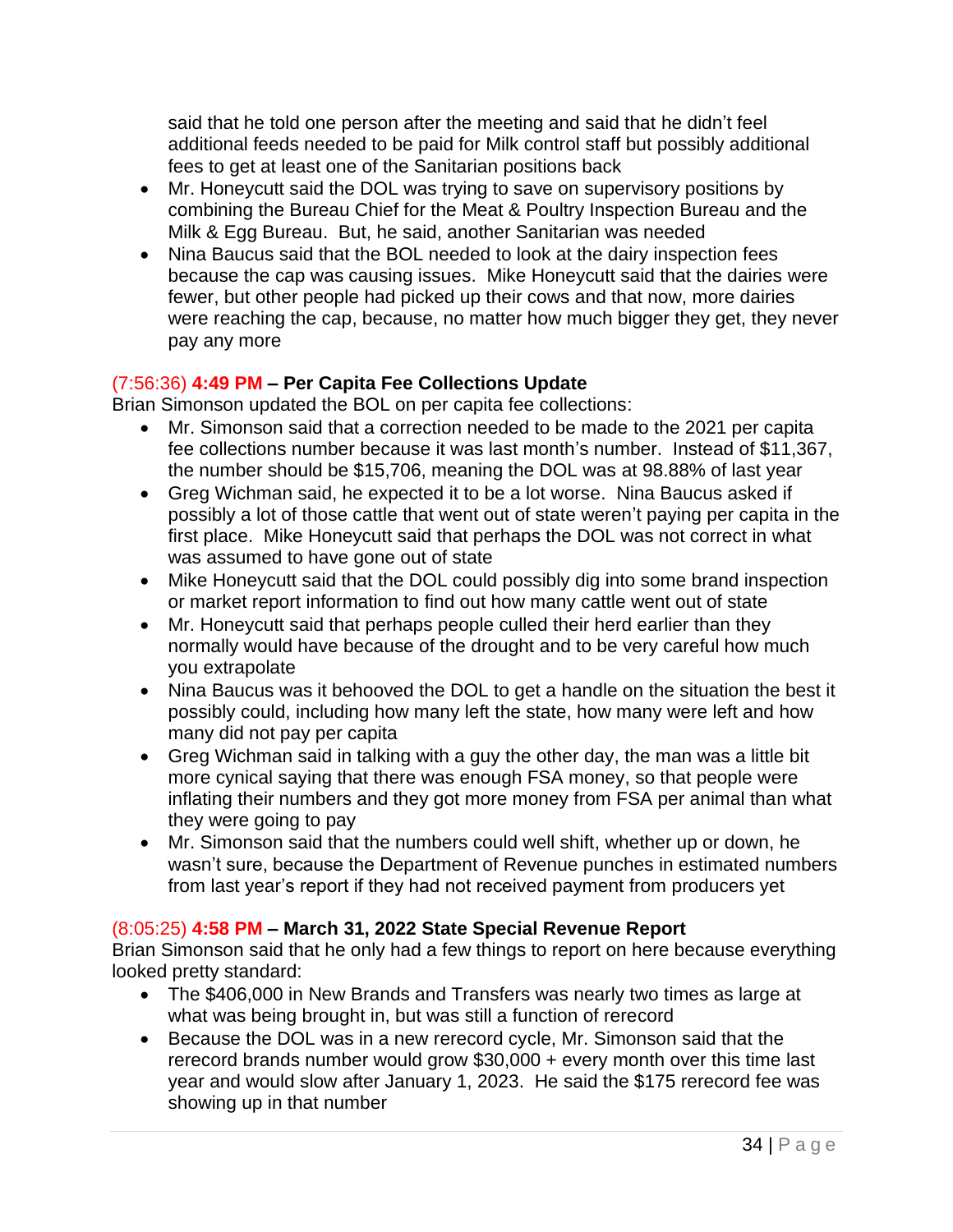- The Market Inspection Fees number was still a good number, Mr. Simonson said, but was going down. Mike Honeycutt said that the number shown equates to roughly 100,000 more head going through the markets
- Mike Honeycutt said to be careful that you could be seeing a shift of marketing versus what's an actual real increase in movement. He said there were more animals put through the markets and Local Inspectors did fewer field inspections
- The per capita fee number was dated, Mr. Simonson said, but confirmed that the DOL was doing much better than they were a month ago
- There was no real change in Milk Inspection or Egg Grading and they were coming in as expected. It is expected that over time, Egg would grown a little more and Milk would go down a little
- The \$40,649 number for the VDL was an improvement of \$12,000 over the previous month, doing \$93,000 in business last month
- Mr. Simonson said, that the VDL was only \$120,000 from what the budget authority was and if they're bringing in \$90,000 each month, they'll meet the budget authority
- The Wolf Donation fund took in \$29,000 last month

## (8:11:09) **5:03 PM – April 2022 Through June 2022 Expenditure Projections**

Brian Simonson updated the BOL on Expenditure Projections for the period:

- Mr. Simonson reported that Personal Services was down and projected to be in the hole \$39,000, primarily driven by overtime
- An additional \$300,000 in vacancy savings was taken to get to our budget, Mr. Simonson said
- The overtime number grew by \$14,000, which, according to Mr. Simonson, was half of last month, which was half of the month before, meaning it was getting cut down by quite a bit
- Overtime had been larger in the fall and winter due to the activity in the markets and then the Tuberculosis investigations, CWD and Meat Inspection due to vacancies
- Brian Simonson said that the big driver in the Operations side is the \$132,000 in Contracts and the \$142,000 in Rent, and CSD pretty much holds all of that excess authority
- The Supplies number of \$125,000 in the hole comes pretty much from the VDL, but, Brian Simonson reminded the BOL that the VDL was also bringing in \$1.5 million in revenue
- Mr. Simonson said one item not listed yet in the report, but had been confirmed with Tahnee was that under Transfers, that \$175,000 was already spent and that there was \$64,000 of unused elk collaring money and so, because of not spending as much with FWP as we had in the past, there will be money available for other operational investigations and things

## (8:15:21) **5:07 PM – March 31, 2022 Budget Status Report**

Brian Simson reported that regarding the budget status, the stories were very familiar: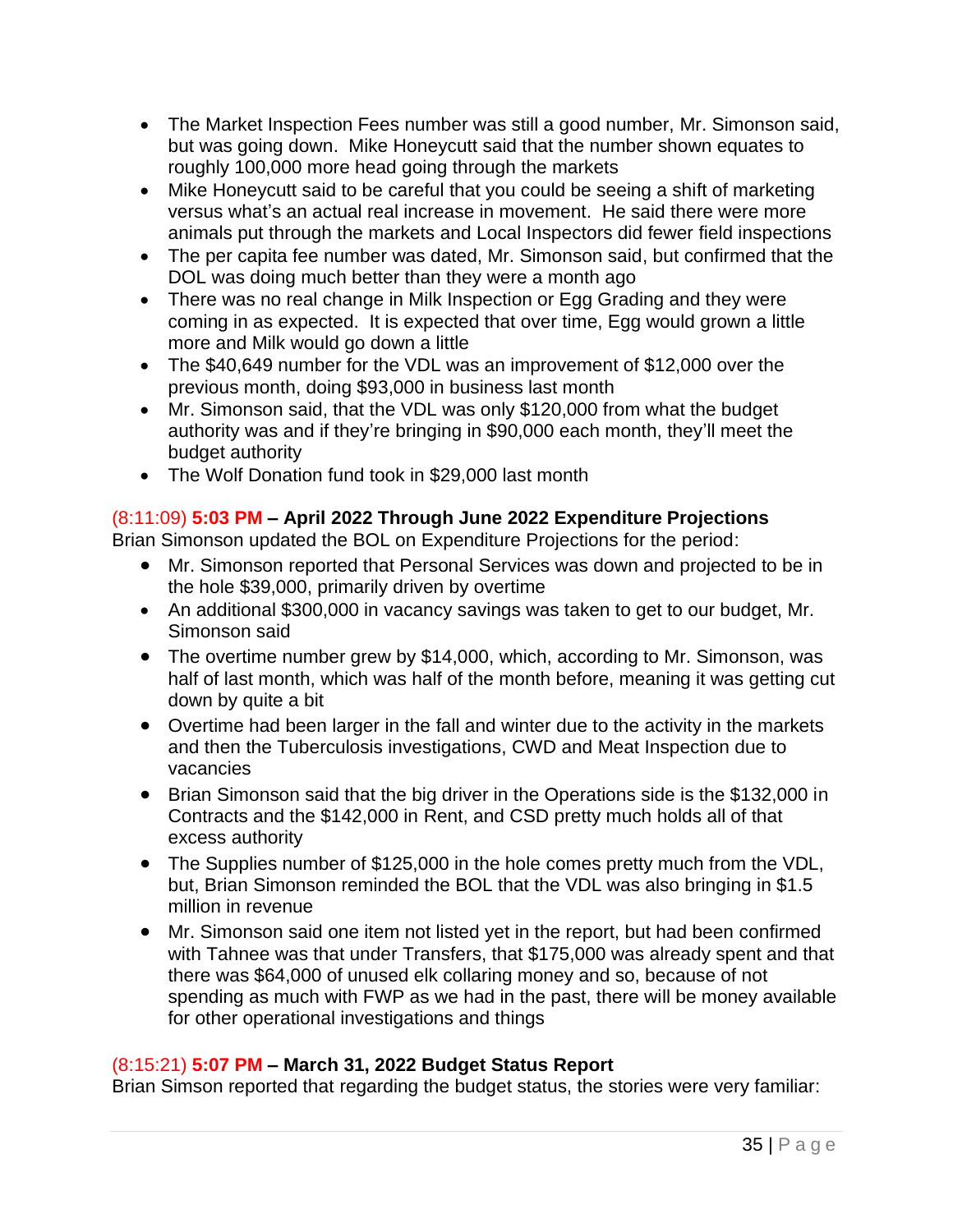- The Meat & Poultry Inspection Bureau were down \$100,000 in general fund, but that there were scenarios to take care of that at the end of the year
- The Shielded Egg Program was at \$181,000
- Milk Inspection was showing \$67,000 to the good; The Milk Control Bureau was \$105,000 to the good
- Mike Honeycutt said if the VDL gets anywhere close to the \$1.3 million number they were at in revenue last year, that negative \$143,000 goes away. Some of the fee revenue in the VDL could be used to free up general fund in the Meat & Poultry Inspection Bureau, to bring it to zero, as all fund types need to zero up
- Brian Simonson added that he was pretty sure that one of the EPP requests would be to plus up, possibly, travel and overtime, in the Meat Inspection Program
- Mr. Simonson said that the VDL lab fees were currently at \$1.1 million and the hope was to get to \$1.5 million by the end of the fiscal year, proprietary funds that would help close gaps in general fund
- Like fund sources within the DOL can be shifted within the same program, and so funds from the VDL, the Meat & Poultry Inspection Bureau and the DSA can shifted to offset shortages
- For Personnel, 70% had been expended, Mr. Simonson said, which was right on par

## **COMMENTS FROM THE PUBLIC ON NON-AGENDA ITEMS/COMMENTS FROM PRODUCER ORGANIZATIONS**

#### (8:24:18) **5:17 PM**

Gene Curry said there was just one member of the public left in the audience, and that was Rachel Cone:

- Rachel Cone commented on how much information had been covered that day by the BOL
- Ms. Cone briefly discussed the Montana Farm Bureau's work regarding C121, a property tax initiative and I181, water resources in the Madison and Gallatin Rivers

## **SET DATE FOR THE NEXT BOARD MEETING**

#### (8:25:59) **5:18 PM**

Mike Honeycutt said the BOL needed to meet in May because the next deadline for EPP items was on June 6, 2022 and time was needed to put them together:

- Mike Honeycutt said that a Friday meeting during the week of the  $25<sup>th</sup>$  was probably not a good idea, as some people might want to take the Friday before Memorial weekend off
- It was decided to schedule the next BOL meting for Thursday, May 25, 2022